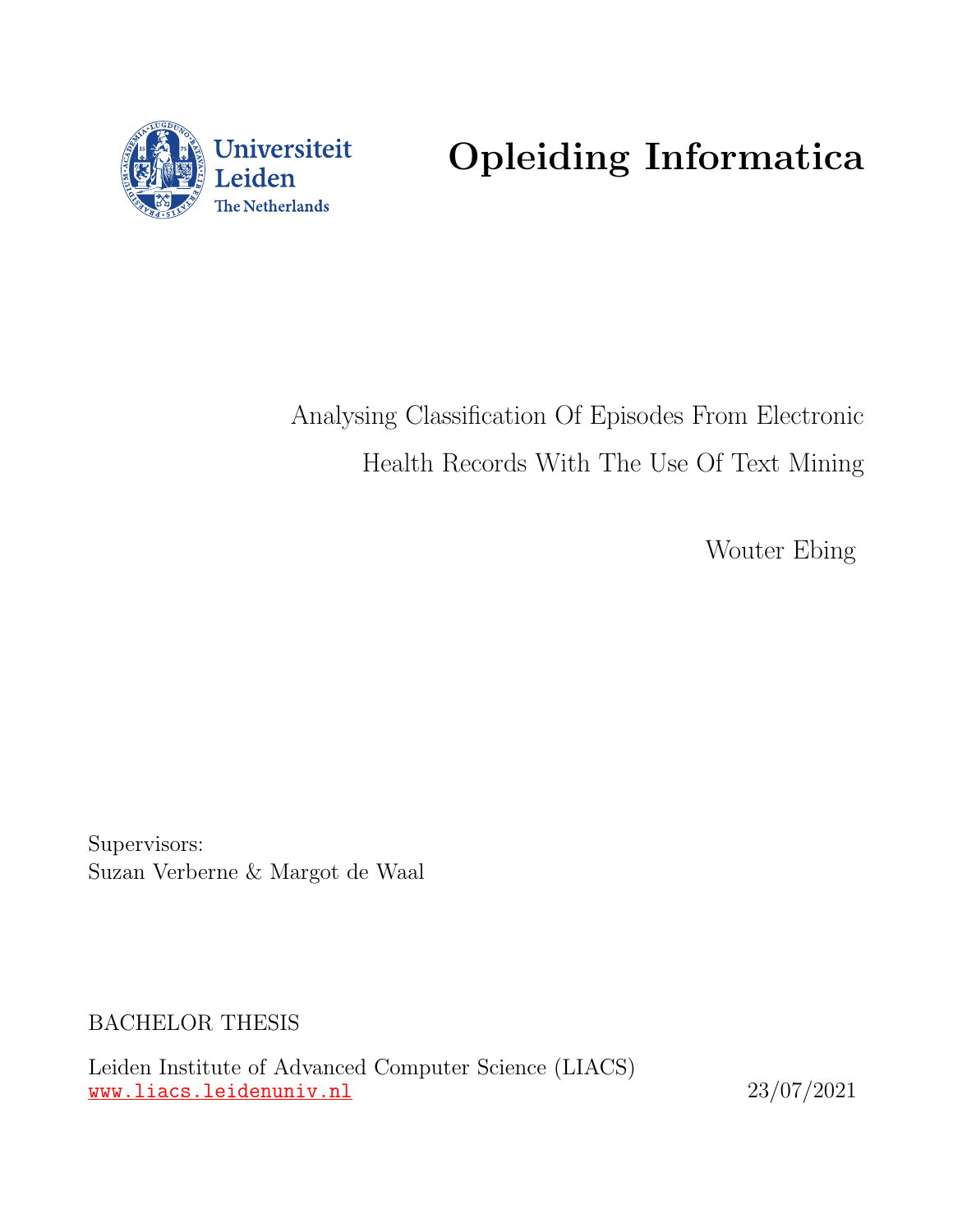#### Abstract

Electronic Health Record (EHR) episodes are records kept by General Practitioners (GPs) regarding consultations with patients. This research focused on analyzing aspects of the classifiability of EHR episodes. This was done by predicting an episodes classification code, originating from the International Classification of Primary Care (ICPC), using the episodes descriptions as features. The metrics obtained using labelled train and test sets for this situation were analyzed and the most interesting codes were looked at individually. It turned out that the classifier used was able to predict ICPC-codes with a success-rate of 0.65. When looking at the most frequent codes, the classifier generally had a higher success-rate. One exception is the code  $A97$ , a code uses general or not specified illness(es), of which only about 11% of the times it is predicted it is correct. This is due this code not seeming to have distinguished words in its description. Most cases where the model was not able to predict an episodes ICPC-code correctly, originate from an episode description that contains insufficient information. In addition to this the difference between EHR software packages used to store EHRs have been investigated. The most frequent EHR software had the lowest success-rate, the least frequent the highest. This could be caused due to different distributions of ICPC-codes in EHR software types, since the most occurring EHR software had the highest amount of different unique ICPC-codes. Certain ICPC-codes also seem to occur more in certain software, relatively to other software. The results of this research show that episodes descriptions are not always informative about their ICPC-code and certain EHR software packages are used more often to store episodes with certain codes.

# Contents

|            |                | 1 Introduction         |  |  |  |  |  |  |  |  |  |  |  |  |
|------------|----------------|------------------------|--|--|--|--|--|--|--|--|--|--|--|--|
|            | 1.1            |                        |  |  |  |  |  |  |  |  |  |  |  |  |
|            | 1.2            |                        |  |  |  |  |  |  |  |  |  |  |  |  |
|            | 1.3            |                        |  |  |  |  |  |  |  |  |  |  |  |  |
| $\bf{2}^-$ |                | 3<br><b>Background</b> |  |  |  |  |  |  |  |  |  |  |  |  |
|            |                |                        |  |  |  |  |  |  |  |  |  |  |  |  |
|            | 2.2            |                        |  |  |  |  |  |  |  |  |  |  |  |  |
|            |                |                        |  |  |  |  |  |  |  |  |  |  |  |  |
|            | 3 Data         | 5                      |  |  |  |  |  |  |  |  |  |  |  |  |
|            | 3.1            |                        |  |  |  |  |  |  |  |  |  |  |  |  |
|            | 3.2            |                        |  |  |  |  |  |  |  |  |  |  |  |  |
|            | 3 <sup>3</sup> |                        |  |  |  |  |  |  |  |  |  |  |  |  |
|            |                | 6<br>3.3.1             |  |  |  |  |  |  |  |  |  |  |  |  |
|            |                | 3.3.2                  |  |  |  |  |  |  |  |  |  |  |  |  |
|            |                | 3.3.3                  |  |  |  |  |  |  |  |  |  |  |  |  |
|            |                |                        |  |  |  |  |  |  |  |  |  |  |  |  |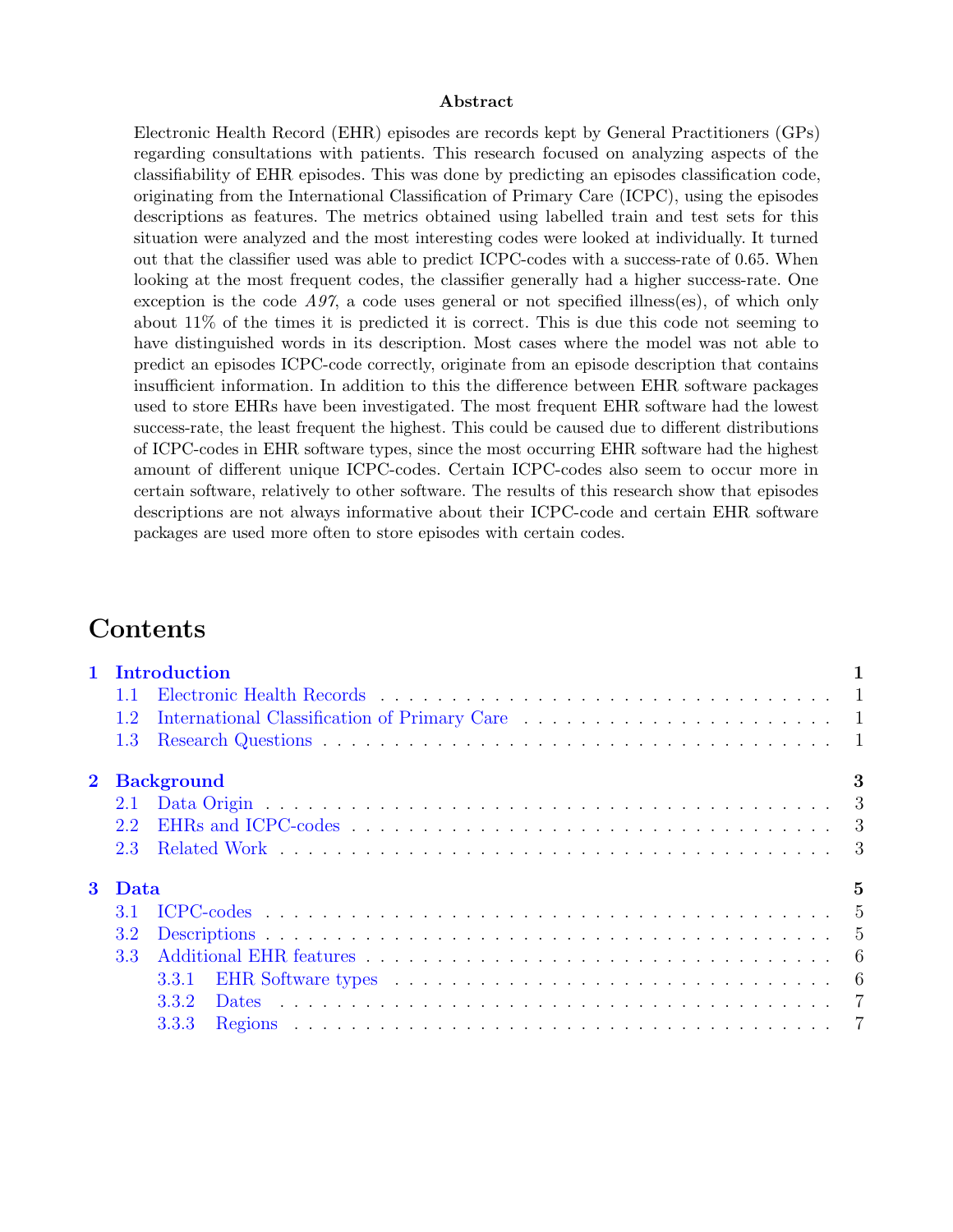| $\overline{\mathbf{4}}$ |                   | <b>Methods</b><br>8                                                                                  |    |  |  |  |  |  |  |  |  |  |  |  |  |
|-------------------------|-------------------|------------------------------------------------------------------------------------------------------|----|--|--|--|--|--|--|--|--|--|--|--|--|
|                         | 4.1               |                                                                                                      | 8  |  |  |  |  |  |  |  |  |  |  |  |  |
|                         |                   | 4.1.1                                                                                                | 8  |  |  |  |  |  |  |  |  |  |  |  |  |
|                         |                   | 4.1.2                                                                                                | 8  |  |  |  |  |  |  |  |  |  |  |  |  |
|                         | 4.2               |                                                                                                      | 9  |  |  |  |  |  |  |  |  |  |  |  |  |
|                         | 4.3               |                                                                                                      | 9  |  |  |  |  |  |  |  |  |  |  |  |  |
|                         |                   | 4.3.1                                                                                                | 9  |  |  |  |  |  |  |  |  |  |  |  |  |
|                         |                   | 4.3.2                                                                                                | 10 |  |  |  |  |  |  |  |  |  |  |  |  |
|                         |                   | 4.3.3                                                                                                | 10 |  |  |  |  |  |  |  |  |  |  |  |  |
| $5\overline{)}$         |                   | <b>Results</b><br>11                                                                                 |    |  |  |  |  |  |  |  |  |  |  |  |  |
|                         | 5.1               |                                                                                                      | 11 |  |  |  |  |  |  |  |  |  |  |  |  |
|                         | 5.2               |                                                                                                      | 11 |  |  |  |  |  |  |  |  |  |  |  |  |
|                         |                   | Classification Quality – Averages $\ldots \ldots \ldots \ldots \ldots \ldots \ldots \ldots$<br>5.2.1 | 11 |  |  |  |  |  |  |  |  |  |  |  |  |
|                         |                   | Classification Quality – Most frequent codes $\ldots \ldots \ldots \ldots \ldots$<br>5.2.2           | 12 |  |  |  |  |  |  |  |  |  |  |  |  |
|                         |                   | 5.2.3                                                                                                | 13 |  |  |  |  |  |  |  |  |  |  |  |  |
|                         | 5.3               |                                                                                                      | 13 |  |  |  |  |  |  |  |  |  |  |  |  |
|                         |                   | 5.3.1                                                                                                | 14 |  |  |  |  |  |  |  |  |  |  |  |  |
|                         |                   | 5.3.2                                                                                                | 15 |  |  |  |  |  |  |  |  |  |  |  |  |
|                         | 5.4               |                                                                                                      | 16 |  |  |  |  |  |  |  |  |  |  |  |  |
|                         |                   | 5.4.1                                                                                                | 16 |  |  |  |  |  |  |  |  |  |  |  |  |
|                         |                   | 5.4.2                                                                                                | 18 |  |  |  |  |  |  |  |  |  |  |  |  |
| 6                       | <b>Discussion</b> |                                                                                                      |    |  |  |  |  |  |  |  |  |  |  |  |  |
|                         | 6.1               |                                                                                                      | 20 |  |  |  |  |  |  |  |  |  |  |  |  |
|                         |                   | <b>20</b>                                                                                            |    |  |  |  |  |  |  |  |  |  |  |  |  |
|                         | 6.3               |                                                                                                      | 20 |  |  |  |  |  |  |  |  |  |  |  |  |
| $\overline{7}$          |                   | <b>Conclusion</b>                                                                                    | 21 |  |  |  |  |  |  |  |  |  |  |  |  |
| <b>References</b>       |                   |                                                                                                      |    |  |  |  |  |  |  |  |  |  |  |  |  |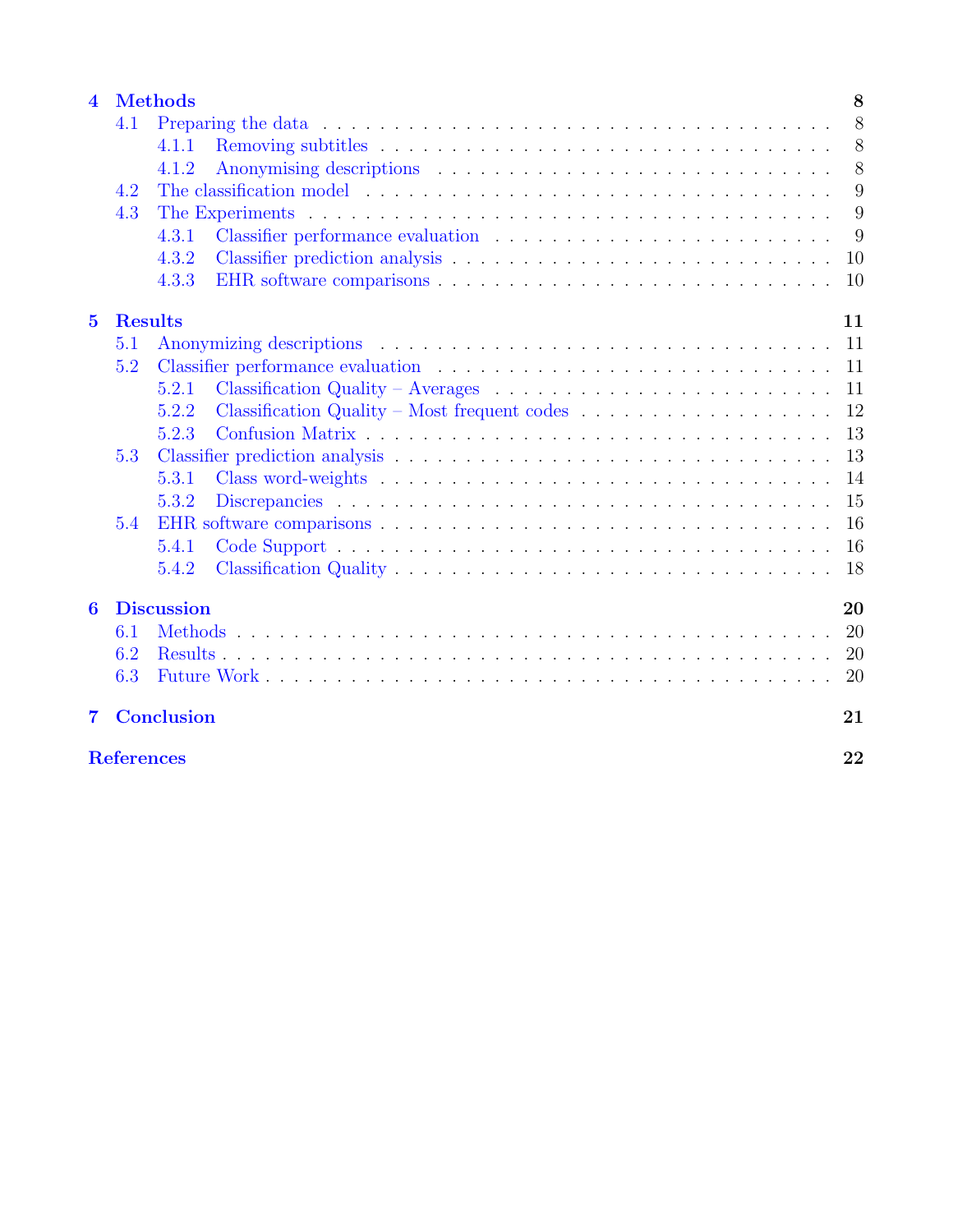# <span id="page-3-0"></span>1 Introduction

One of the motivators to store data digitally, is that it can be shared more easily between individuals and organisations. One of the fields where this is visible is that of General Practitioners (GPs). Patients have the right to view records kept by medical professionals [\[Gen19\]](#page-24-1), which can be supplied more easily if they are stored digitally using Electronic Health Record (EHR) software. An additional benefit of storing these records in this way is that they are able to be analyzed in large quantities. This research will analyze aspects of the classification of these records within these EHR software. This is a point of interest, since the classification is performed manually by the GP and there is room for interpretation within labelling decisions, potentially leading to inconsistencies in the data.

## <span id="page-3-1"></span>1.1 Electronic Health Records

Electronic Health Records (EHRs) are records regarding patients who have visited a general practitioner. These records are stored within systems using Electronic Health Record software packages (EHR software). Their content is divided in so called episodes, that contain data from a (group of) consults between a general practitioner and their patient. These episodes are classified by attaching a code describing the reason for the consult, such as a symptom, diagnoses, or treatment. The codes used originate from a system called International Classification of Primary Care. In addition to these codes the episodes can also contain a textual description filled in by the general practitioner.

## <span id="page-3-2"></span>1.2 International Classification of Primary Care

The International Classification of Primary Care (ICPC) is a classification system using codes that describe symptoms, diagnoses and treatments in the domains of general practice/family practice and primary care [\[Won20\]](#page-24-2). As described before these codes are assigned by the general practitioner filling in an episode for a EHR. Every code has a unique meaning, which is often similar to the content in the descriptions of episodes. However, this is not a enforced rule, which makes some descriptions less descriptive about the ICPC-code assigned then other cases. For example, a description containing the text "Migraine" indicates that the episodes ICPC code will be the code for migraine, while a description with the text "Alcohol" could indicate multiple different codes relating to alcohol problems.

## <span id="page-3-3"></span>1.3 Research Questions

This research will aim to answer three different questions that are related to ICPC-codes and descriptions from episodes in Electronic Health Records. The questions are the following:

How does a text-based classification model perform when classifying EHR episodes? This first question is intended to give insight into how descriptive episode descriptions are about their episodes ICPC-code. A text-based model is trained and tested on data labelled by GP's, which produces a set of metrics usable to perform evaluations. The features for this model are episodes descriptions, the target values are episodes ICPC-code. Answering this question could help understand how descriptions are used when filling out information in EHRs.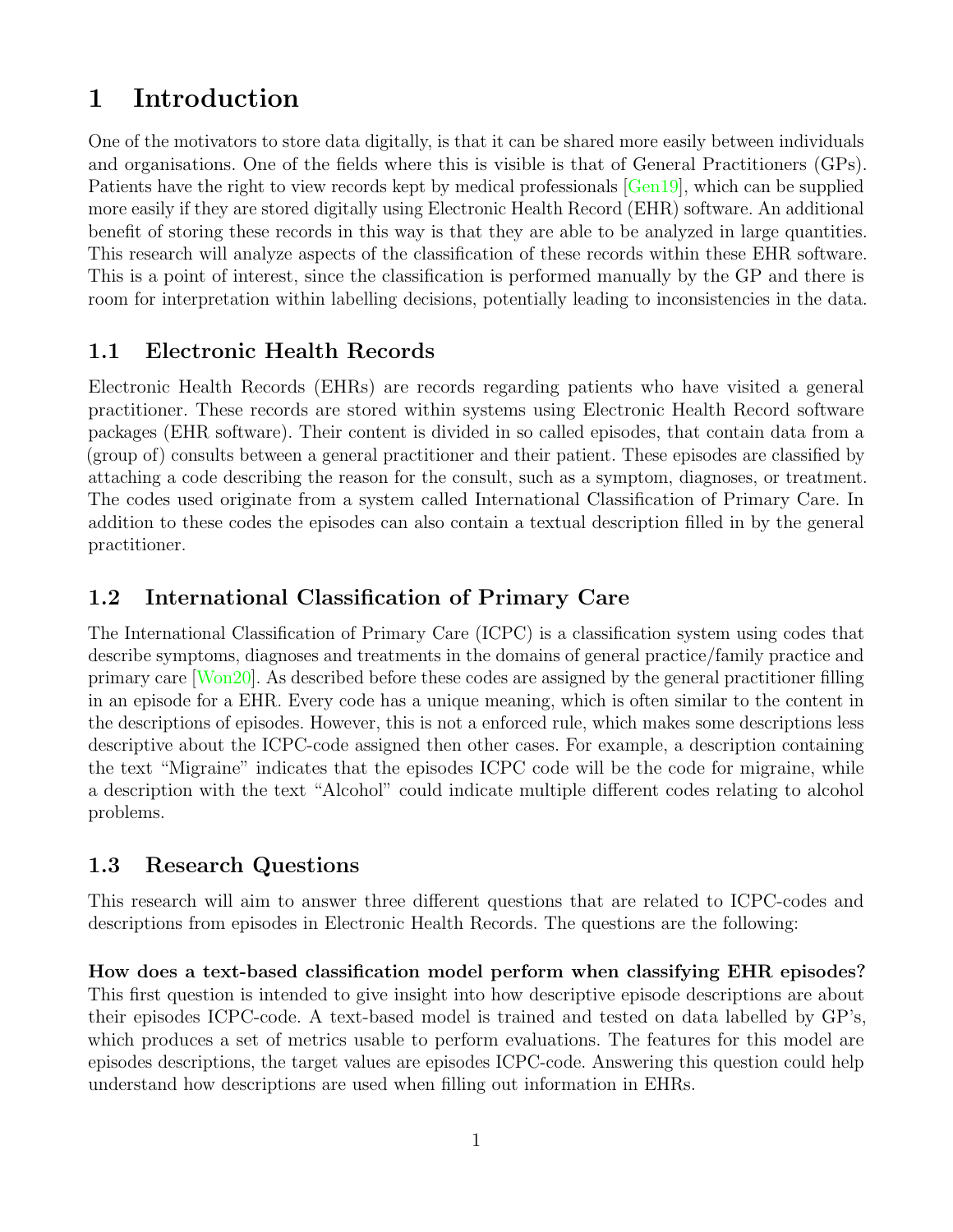How does classification quality differ between individual ICPC-codes in EHR episodes? The second question builds on the first one by looking at a specific subset of ICPC-codes. The training and testing for this question will be performed similarly to the previous one. The ICPCcodes further researched individually for this question are the six most frequent codes found in the used data. Twenty predictions where the classifier was confident and incorrect about its prediction will also be observed. Looking at these frequent codes and incorrect predictions could show unique code properties or smaller trends that are less obvious when looking at the full data.

To what extent does EHR software differ in class frequency in episodes and their classifiability? Lastly, this question aims to find differences between different EHR software. The text-based model to evaluate classifiability will be trained in the same way as the other research questions, but will now be tested three different times on the different EHR software occurring in the data. This tells us about amount of descriptions in these systems that are informative about their episodes ICPC-code.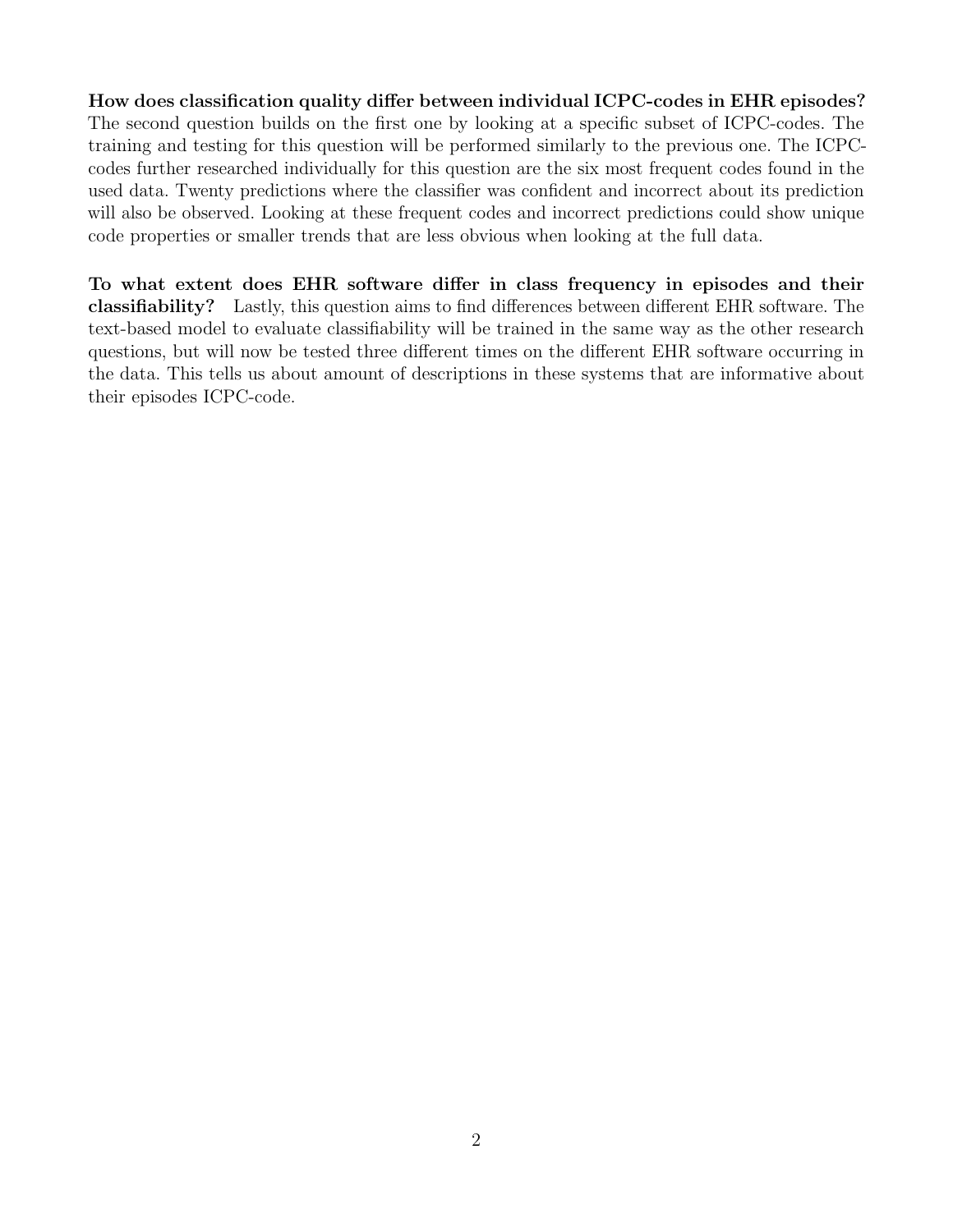# <span id="page-5-0"></span>2 Background

# <span id="page-5-1"></span>2.1 Data Origin

The data that is used in this research has been obtained from the Extramural LUMC Academic Network (ELAN). The Elan is a collaboration between caregivers within the regions of northern "Zuid-Holland" and the "Haaglanden", the Leiden University's Medical Center's (LUMC) Public Health and Primary Care department, and the LUMC Campus Den Haag. The Electronic Health Records in the data orignate from a range of general practices from the regions of the "Haaglanden", northern "Zuid-Holland", and the city of "Zoetermeer".

# <span id="page-5-2"></span>2.2 EHRs and ICPC-codes

As described in the intro section about Electronic Health Records [1.1,](#page-3-1) EHRs are records regarding patients who have visited a general practitioner. These records contain data in the form of episodes that describe (groups of) consults with general practitioners. They are classified using a system called International Classification of Primary Care, which is supplemented with a textual description. ICPC-codes follow a certain format which can be used to understand their meaning. Using an example code  $L15.2$  as an example, it can be read by splitting it up into three different parts:

- L The first symbol of the code is always a letter ranging from A-Z or a "-", this symbol describes the type or the location of the problem and can be called a chapter.
- 15 The numbers after the letter indicate what the code is describing: 01-29: Symptoms/conditions 30-69: Treatments 70-99: Diagnoses This can be called a title.
- .2 The number after the dot, the subtitle, indicates a specification within the section of the first numbers. Not all combinations of chapters and titles can have subtitles.

The assigned ICPC-code needs to be the one that fits the best, which is why a code does not always have a subtitle. A code should describe the subject as specific as possible, but should not cause false security by being too specific in uncertain situations.

## <span id="page-5-3"></span>2.3 Related Work

Improving the quality of EHR recording in primary care: a data quality feedback tool This paper written back in 2016 had the aim of developing a tool to evaluate EHR recording quality. They were successful in stimulation quality improvements by highlighting differences between general practices and EHR software packages  $[\text{vdBKTV}^+17]$ . Relating to this research, I will try to find differences between certain EHR software packages. I will not be creating a tool for this however, my finding will be achieved by exploring the data myself. My results might also not impact improvements directly, but could inspire future work that will.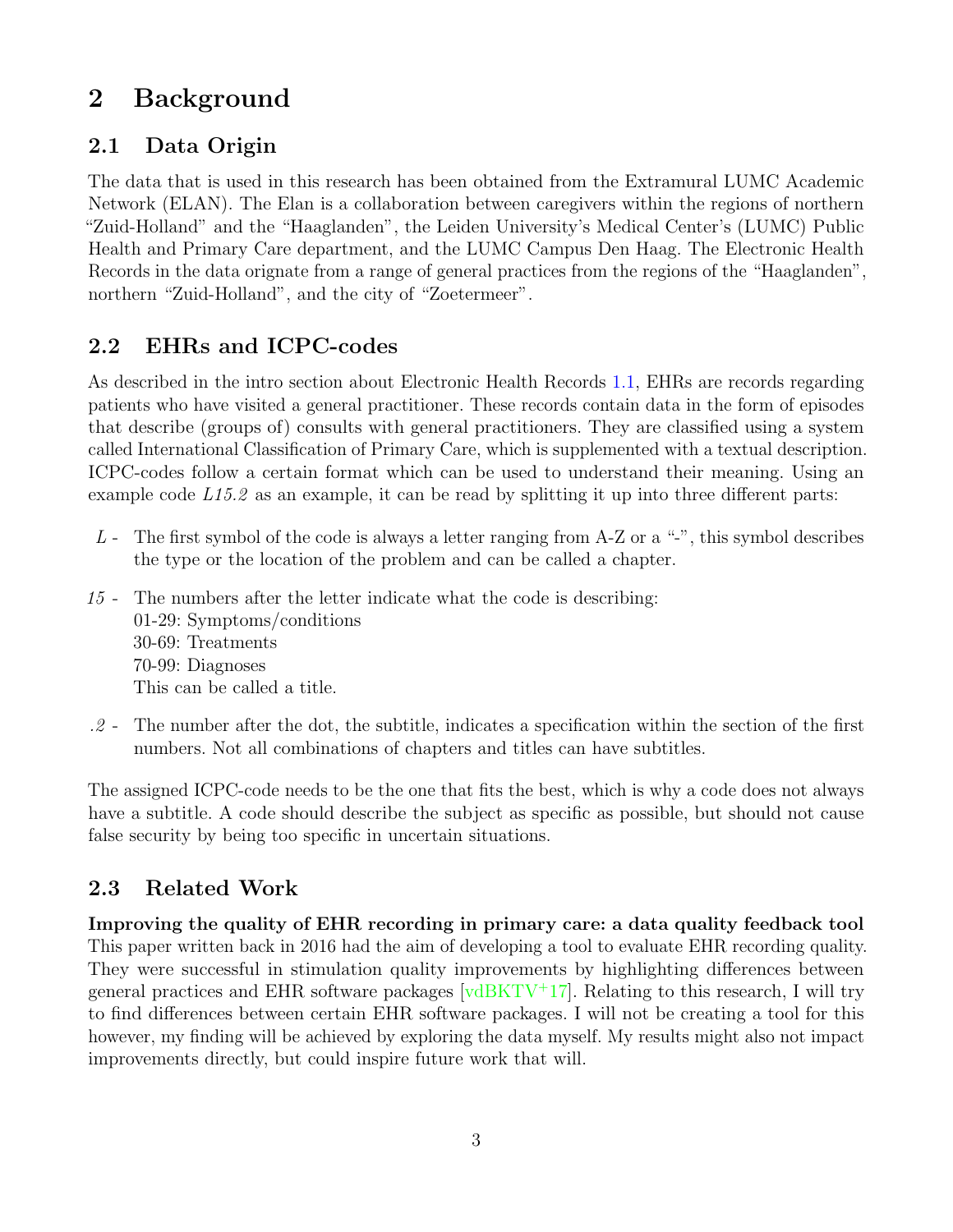Selecting relevant features from the electronic health record for clinical code prediction In a different paper published in 2017, a group of researches also investigated EHRs with the purpose of predicting code. Their intent was to use feature selection in order to reduce information from EHRs to representations with a consistent quality and less information overlap  $\left[SCL^{+17}\right]$  $\left[SCL^{+17}\right]$  $\left[SCL^{+17}\right]$ . As with my research, their intention was to predict codes for classifying EHR data. In contrast however, they wanted to improve the data that can be used for prediction instead of analyzing results from predicting. The codes their prediction was focused on was also a different system than the International Classification of Primary Care, since their records originated from hospital data instead of general practices.

De-identification of Norwegian Health Record Notes: An Experimental Approach In 2013 a paper was published in Norway about the de-identification of Norgwegian Health Record Notes, which could be compared to EHR episode descriptions. The research aimed to develop a tool that could automatize the de-identification of these notes, in order to replace the process of manual de-identification [\[BS13\]](#page-24-5). As was discovered during the data exploration of my research, the data in EHR episode descriptions appeared to include personal information. This created an extra step for the research, writing a tool to anonymize the data. This step could be seen as a very basic version of the Norwegian research, since in my research it was not the main focus.

Do GPs know their patients with cancer? Assessing the quality of cancer registration in Dutch primary care: a cross-sectional validation study A paper from 2016 focused on Dutch primary care, specifically the registration of cancer diagnoses in EHRs. The research aimed to use cross-sectional validation to link data from EHRs to data from the Netherlands Cancer Registry  $[SRS^+16]$  $[SRS^+16]$ . Although different than my research in the way of classification, cross-sectional validation instead of a classification model, both use data from EHRs that relate to classification of medical data.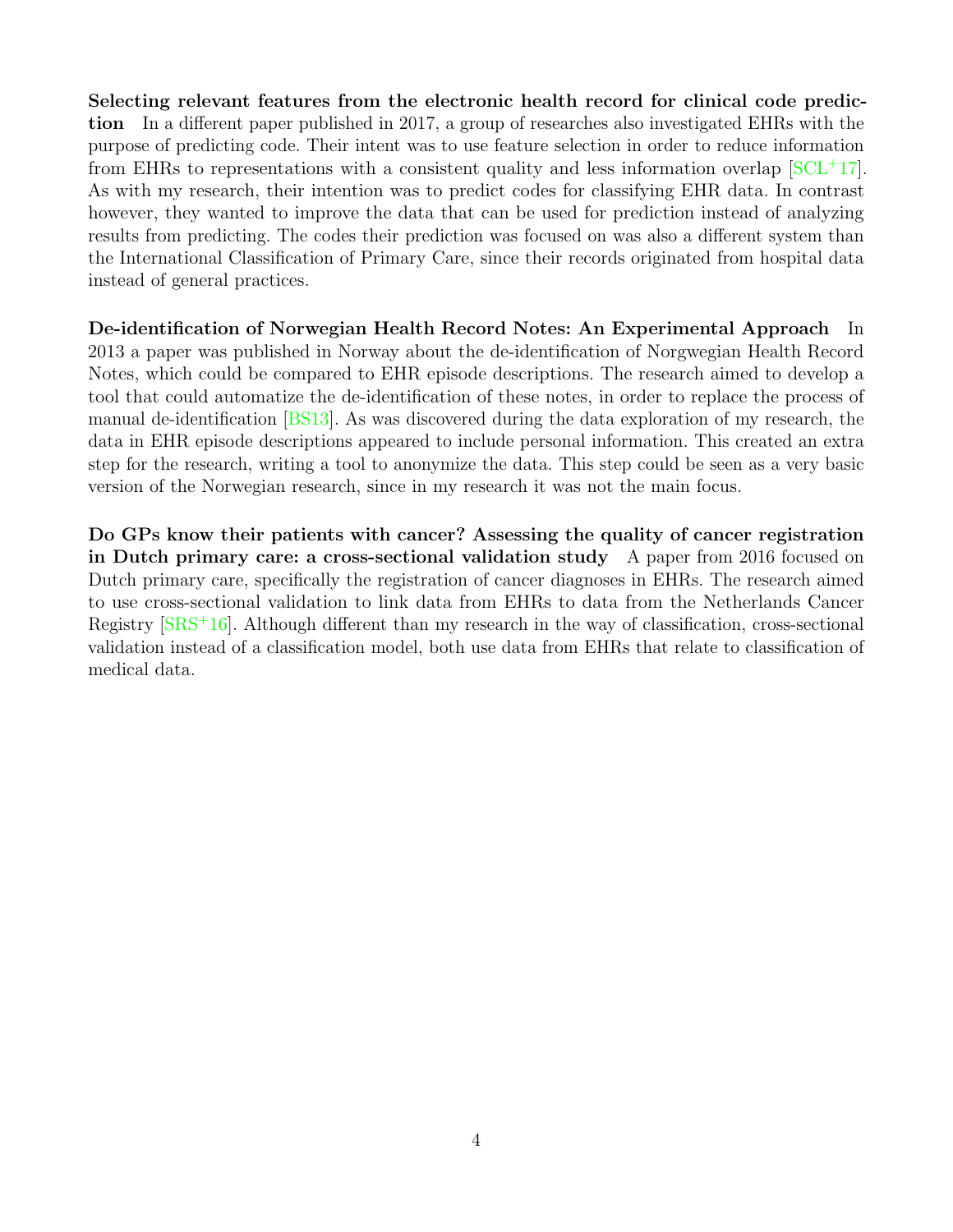# <span id="page-7-0"></span>3 Data

The data used was obtained within two different related tables. These tables contained at least the following data:

|  | Table 1   277,558 Patients   Patient-ID, Region, EHR software                        |
|--|--------------------------------------------------------------------------------------|
|  | Table 2   2,154,137 Episodes   Patient-ID, ICPC-code, description, Location-ID, date |

Although more features could have been extracted from the tables, only the ones stated above are processed in this paper. In this section these features are explored separately via quantitative and/or qualitative observations.

## <span id="page-7-1"></span>3.1 ICPC-codes

Due to the data containing 2,154,137 episodes, there are as many ICPC-codes available. The use of specific ICPC-codes within classification is not evenly distributed, since there are some codes that occur thousands of times, while some occur only around ten times.

<span id="page-7-3"></span>As explained in [2.2,](#page-5-2) a sub-set of ICPC-codes can contain subtitles. By leaving these subtitles out of the picture, the amount of different classes is reduced. The amount of unique ICPC-codes in the data can be found in table [1.](#page-7-3) For the experiments in this research, subtitles will be removed from episodes.

|         | Subtitle   Unique ICPC-codes |
|---------|------------------------------|
| With    | 1269                         |
| Without | 705                          |

Table 1: Amount of unique ICPC-codes with and without subtitles.

### <span id="page-7-2"></span>3.2 Descriptions

As with the ICPC-codes, there are 2,154,137 descriptions from episodes in the data. Usually these descriptions contain brief clarifications on the ICPC-code chosen. The information given in the episode description can be the definition of the assigned code, but also symptoms or injuries related to it. However, after going over a section of the descriptions not all seem to be related to the ICPC-codes from their episodes. An example of this would the following, based on an actual description from the data: "mailadres zoon: example@hotmail.nl". Although how much a description is related to its assigned code is not easily measured, there are 89 empty descriptions for which any usability can be ruled out.

A selection of the episode descriptions also appeared to contain private information like names, emailaddresses and phone-numbers. Fictive examples of descriptions containing this kind of information can be seen in table [2.](#page-8-2) The examples shown do not contain medical data, however there were entries where a description contained both personal and medical information. This added an extra step of anonymising descriptions to the research, which will be explained in the methods section [4.1.2.](#page-10-3)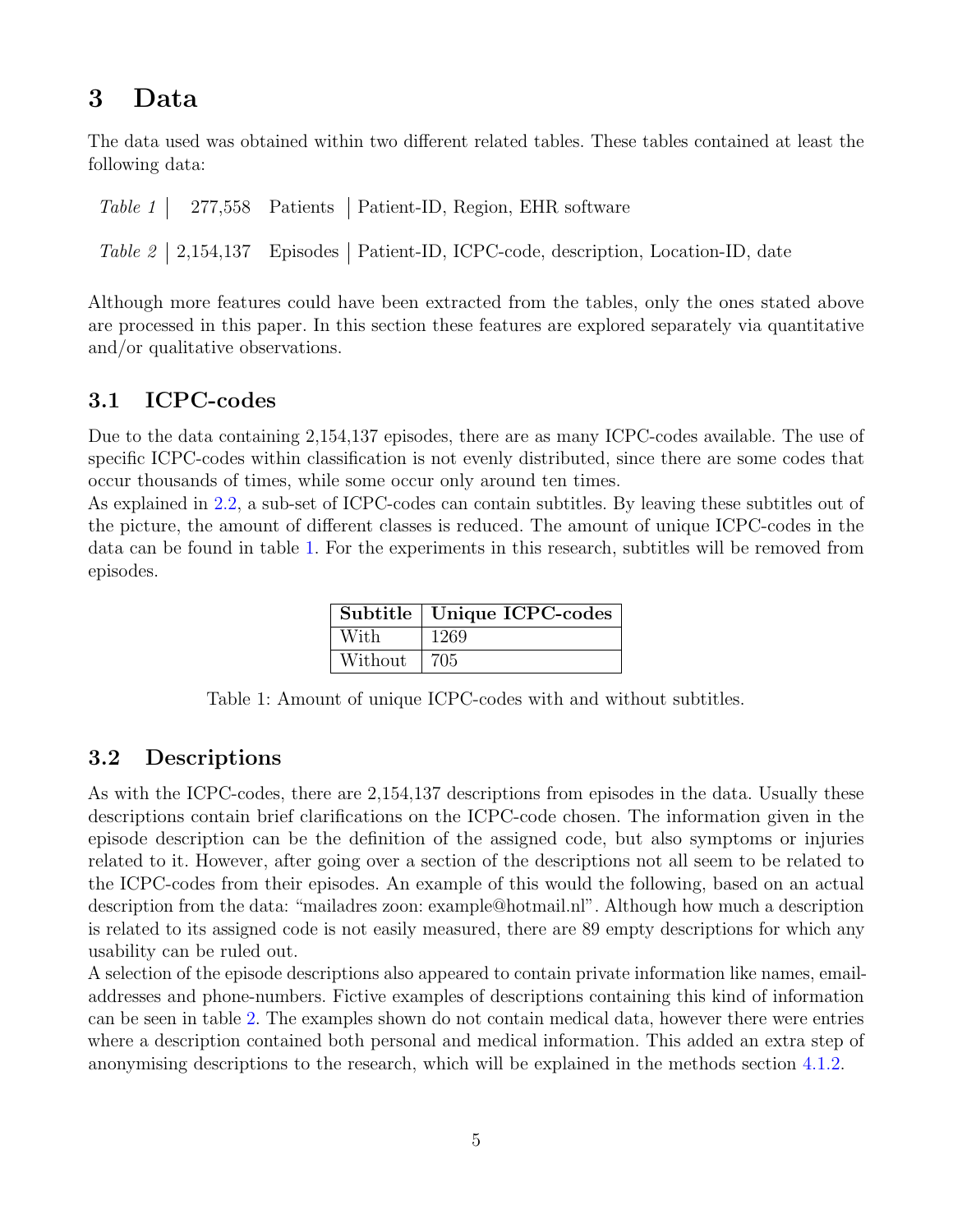|                 | <b>ICPC</b> Description         |
|-----------------|---------------------------------|
| Z <sub>16</sub> | Contact persoon zoon 0642546873 |
| A97             | email: b.jansen@bnp.nl          |
| W90             | bevallen van zoon Peter         |

<span id="page-8-2"></span>Table 2: Fictive examples of episode descriptions containing personal information.

<span id="page-8-3"></span>In order to get a grasp of the lengths of descriptions, a graph has been generated of the amount of words per description. This graph can be found in figure [1](#page-8-3)



Figure 1: A density plot of the amount of words in episode descriptions.

The average amount of words per description is 2.30 and the median is two words. There are 5,654 descriptions with more than ten words with the longest description containing 48 words.

## <span id="page-8-0"></span>3.3 Additional EHR features

#### <span id="page-8-1"></span>3.3.1 EHR Software types

The EHR-data contained the kind of EHR software a patients EHR is stored in. Even though these are not the only types used in medical care, the data contained the following EHR's: "Medicom", "Microhis", and "Promedico-VDF". Table [3](#page-9-2) contains statistics relating the episodes to the EHR software. One observation deducted from it is that Medicom is the most prominent software type in the data.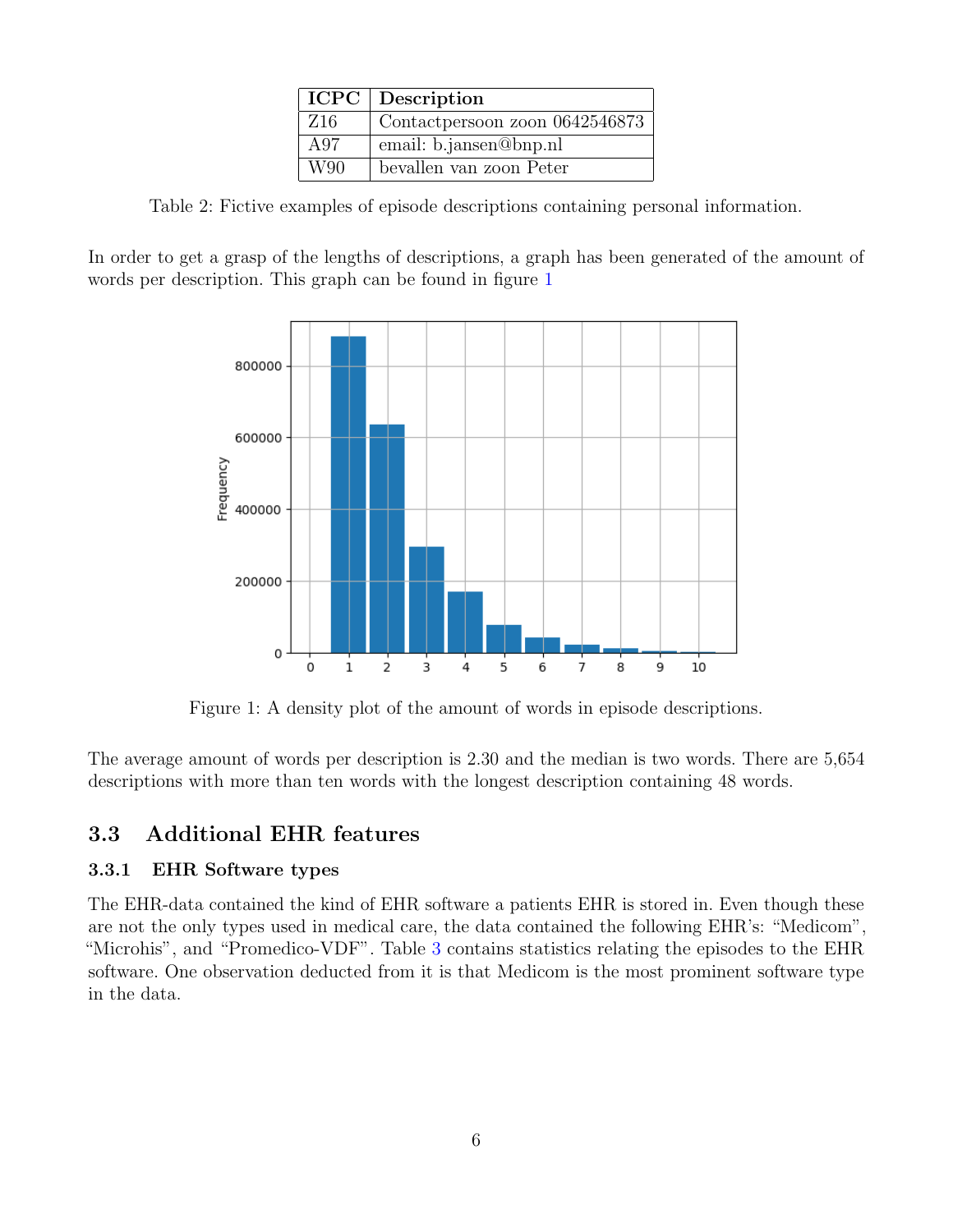<span id="page-9-2"></span>

|                   | Medicom   |        | $\parallel$ Microhis $\parallel$ Promedico-VDF |
|-------------------|-----------|--------|------------------------------------------------|
| Total episodes    | 1,716,027 | 58,644 | 20,008                                         |
| Unique ICPC-codes | 704       | 655    | 599                                            |
| Unique patients   | 236,629   | 8,882  | 3,362                                          |

Table 3: Episode and ICPC-code differences between EHR software

#### <span id="page-9-0"></span>3.3.2 Dates

The episodes in the data almost all contain a diagnosis date from around 2019. This means that the data does not inherently represent the use of EHRs from before this time period. The diagnoses that do relate to before 2019 are often known chronic diseases for which there was at least one contact moment between patient and general practitioner in 2019. There are however some episodes that contain dates that are not from 2019, but in most cases these from far outside 2019. Examples of these dates are "0001-01-0" and "2103-10-16".

#### <span id="page-9-1"></span>3.3.3 Regions

<span id="page-9-3"></span>The locations of general practitioners from the data are from three different regions: the city of "Zoetermeer" , the region "Haaglanden", and northern "Zuid Holland" (NZH). Table [4](#page-9-3) relates these regions to ICPC-statistics.

|                           |         | Zoetermeer   Haaglanden   NZH |     |
|---------------------------|---------|-------------------------------|-----|
| <i>Amount of episodes</i> | 852,854 | $632,968$   441,719           |     |
| Unique $ICPC's$           | 701     | 701                           | 699 |

Table 4: Entries with a certain region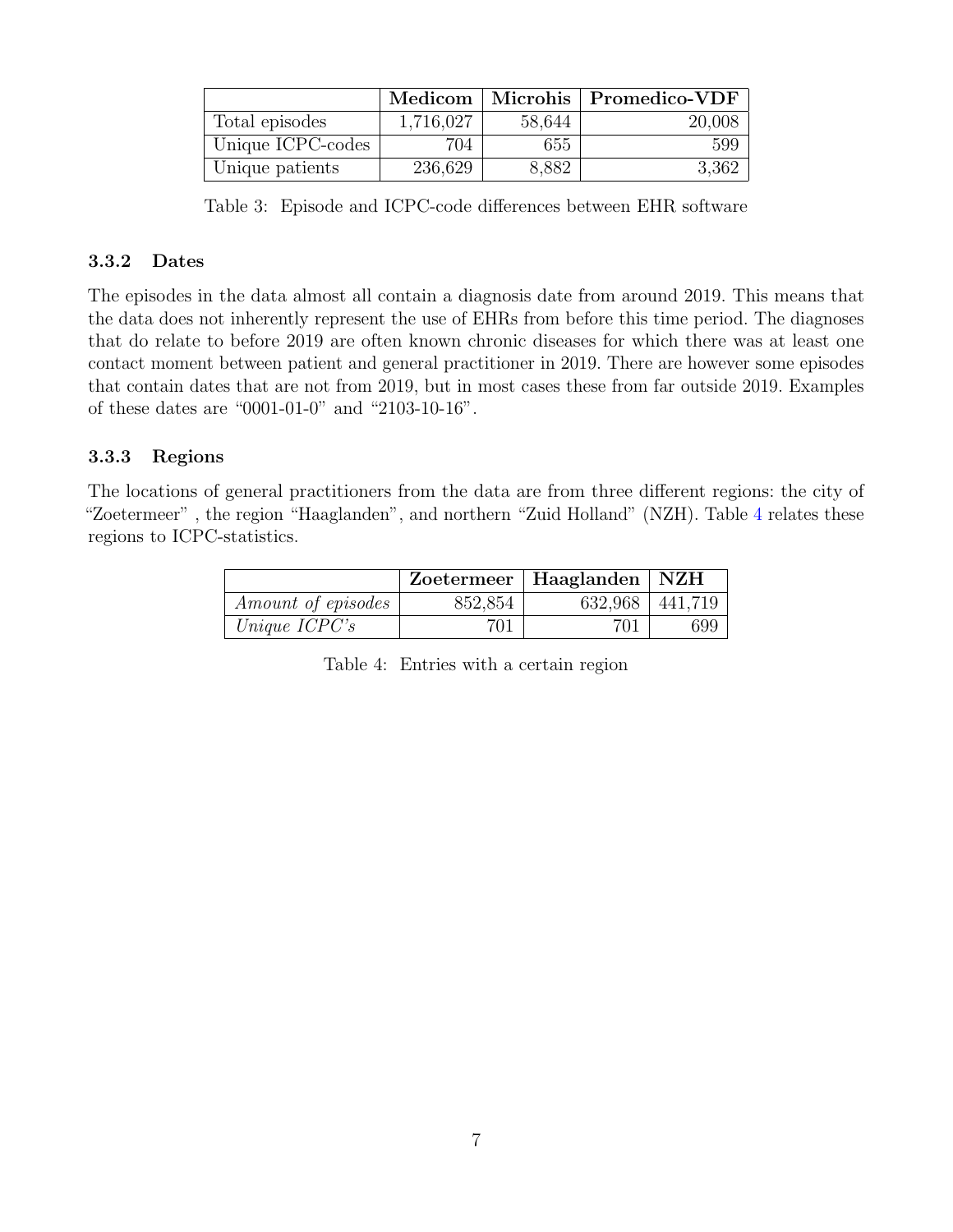# <span id="page-10-0"></span>4 Methods

Since the focus of this research is an already collected data set, this section will describe the actions performed on the data. These actions can be split into three different chronological categories:

- 1. Prepare the data
- 2. Generate a classification model
- 3. Perform experiments

## <span id="page-10-1"></span>4.1 Preparing the data

In preparation of using the data for a classification model and other processing, it was necessary to address observations found during exploration of the data.

### <span id="page-10-2"></span>4.1.1 Removing subtitles

It was found that the distribution of ICPC-codes within episodes is largely long-tail. In order to make some classifications more frequent, the subtitles from all codes were removed. In this way ICPC-codes with the same chapter and title but different subtitles, could be grouped together.

### <span id="page-10-3"></span>4.1.2 Anonymising descriptions

During scanning through a section of the descriptions, peoples personal information was found. The decision was made to try and track down as much of this information by writing a filter. This way the personal information could be redacted to make the descriptions more anonymous. How the filter searched for the types of information is described in their respective following sections.

Names The filter found names by comparing words in the descriptions to a list of first names from Netwerk Naamkunde (NN) [\[Naa\]](#page-24-7). A few names were removed from the list of NN, for example when they were similar to the name of a syndrome. These cases were found by looking at words the filter detected as names to find false flags. There are more names still within the data, but due to the noise in the text and the variety in human names these have not been extracted.

Phone-numbers and email-addresses These have been found by looking for specified formats of these types of data. For phone numbers both mobile and national numbers are searched for via regular expressions. These expressions can be described as:

- *Phone-numbers:* 10 numbers with possibly a space or dash after the first two, three, or four, e.g. 06-12345678 and 0252-123456.
- *Email-addresses:* A string of letters followed by a " $\mathbb{Q}$ ", then another string, then a ".", then another string, e.g. example@mail.com.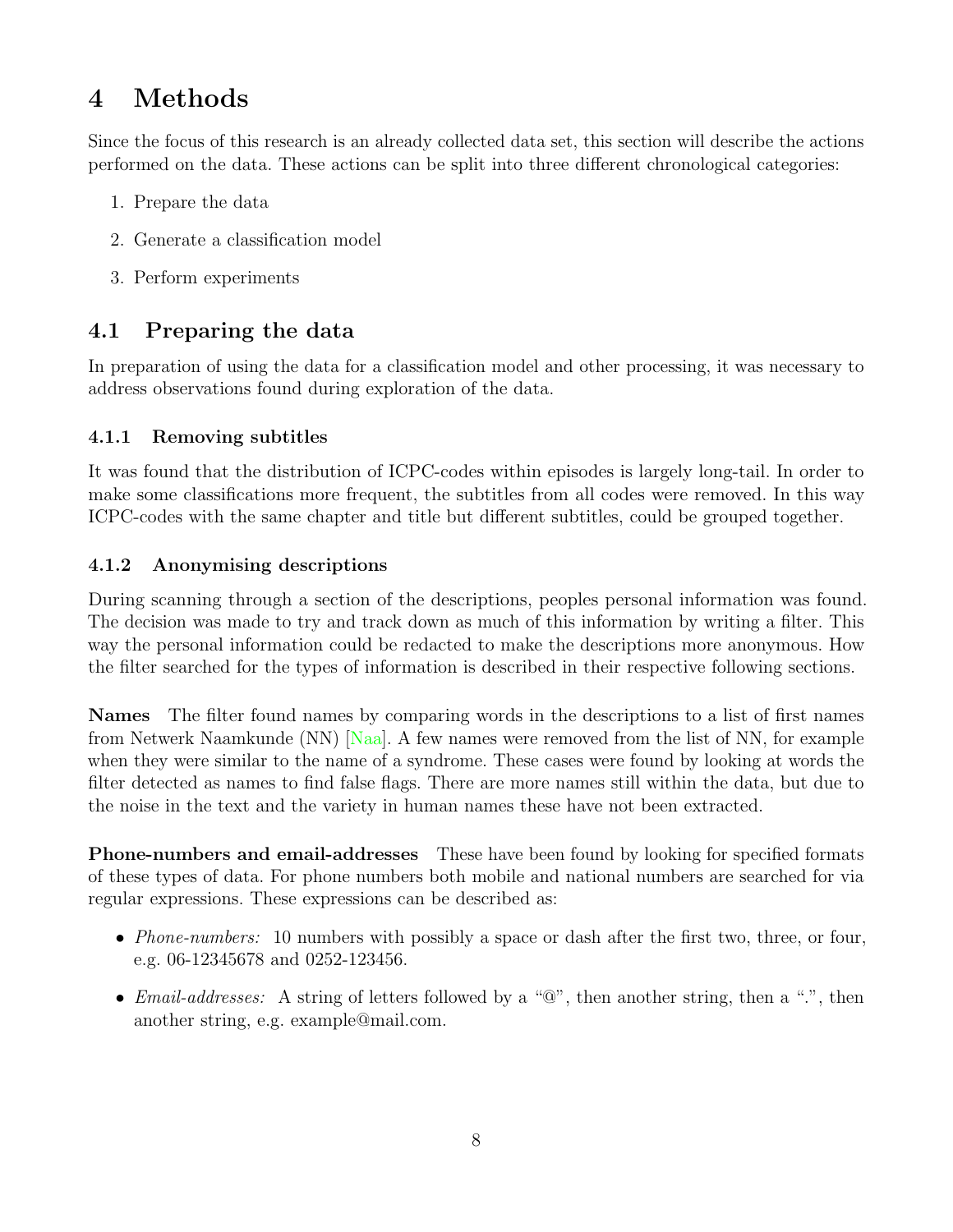## <span id="page-11-0"></span>4.2 The classification model

In order to generate a classification model process its metrics and results, python has been used in combination with the library Scikit-learn  $PVG+11$ . Scikit-learn has a variety of classification models that are suitable for text classification. The type of classifier used here is a Support Vector Machine classifier with Stochastic Gradient Descent (SGD) training [\[Sci20b\]](#page-24-9). This model will be given descriptions from episodes and will be tasked to output an ICPC-code that best suits the description. Before the descriptions are able to be inputted as features they are put through a Count Vectorizer [\[Sci20a\]](#page-24-10) that uses raw term counts, the number of times that a term occurs in a description. This Vectorizer was set to learn up to 1000 of the most used words of which it counts the occurrence in descriptions.

### <span id="page-11-1"></span>4.3 The Experiments

The experiments performed on the data have been split up into three different steps, in order to grasp the capabilities and limits of using a text classification model to classify descriptions under ICPC-codes:

- Classifier performance evaluation
- Classifier prediction analysis
- EHR software comparisons

Splitting the experiments in this way, allows for a logical order of analysis: Select and analyze the performance of a certain model, analyze its classification decisions, check for possible influence of an external property.

#### <span id="page-11-2"></span>4.3.1 Classifier performance evaluation

In order to get a general idea of the performance of the classifier, the f1-score, recall, precision, and accuracy of the model will be generated on different ratios of training and test sets alongside the support. These metrics will be generated individually per code, from which micro and macro averages of them can be calculated. The previously mentioned terms describe the following:

- Recall: For a target class, the number of true positive assignments divided by the number of true cases.
- *Precision:* For a target class, the number of true positive assignments divided by the number of times it was assigned.
- F1-score: A measure balancing both recall and precision by calculating their harmonic mean.
- Support: The frequency of a specific value in the test set.
- Accuracy: The average precision of all target values, weighted by their support.
- Micro average: Calculate the average of each data point. In this scenario each data point is equally weighted.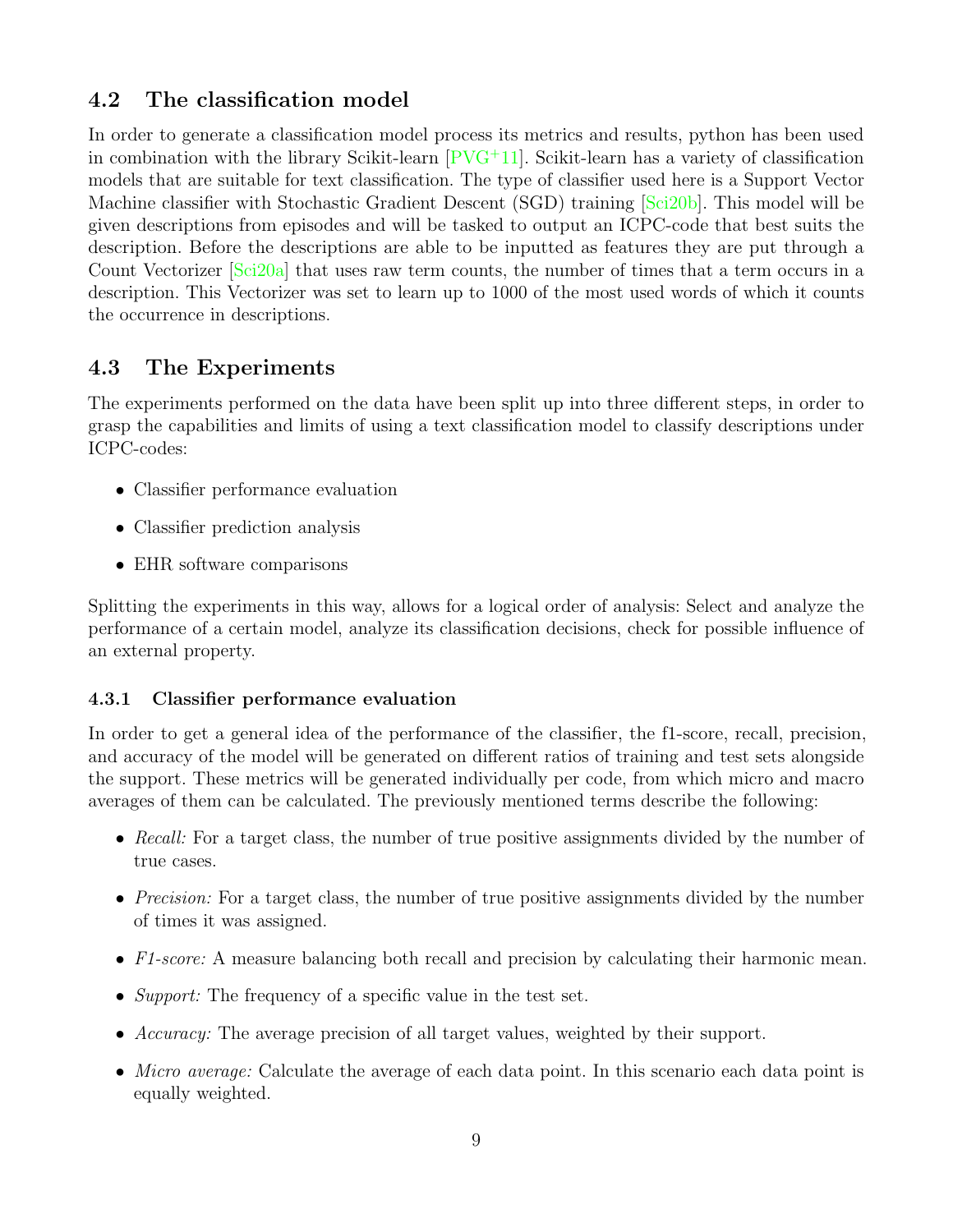• Macro average: Calculate the average of each target class, then take the average of these averages. In this scenario each target class is equally weighted.

In this report we will not focus on the macro averages. The used data contains a lot of target classes with low frequencies and low results, but also the inverse. This results in macro averages that are neither informative about the full data, nor individual target values. A confusion matrix for the twenty most-occurring codes will also be visualized to possibly find pitfalls in certain classifications.

#### <span id="page-12-0"></span>4.3.2 Classifier prediction analysis

To get insight into decision the model makes regarding classification, the weights it assigns to words for the six most occurring ICPC-codes will be put into tables. In addition too that, examples will be given of discrepancies within results of the model: situations where the model is fully confident about a wrong prediction.

### <span id="page-12-1"></span>4.3.3 EHR software comparisons

Lastly, I make different comparisons between EHR software, to find possibly interesting observations. These comparisons will exist of calculating a chi-squared table to find outlier ICPC-code frequencies between EHR software and testing the model on episodes per software. The chi-squared table will only be shown for the 25 most occurring codes, since showing the whole table would be too long and these contain examples of outlier frequencies. The ten outlier ICPC-codes per software that have the largest relative frequency differences will also be shown via figures. These figures will show the percentage of episodes classified by these these codes per EHR software type.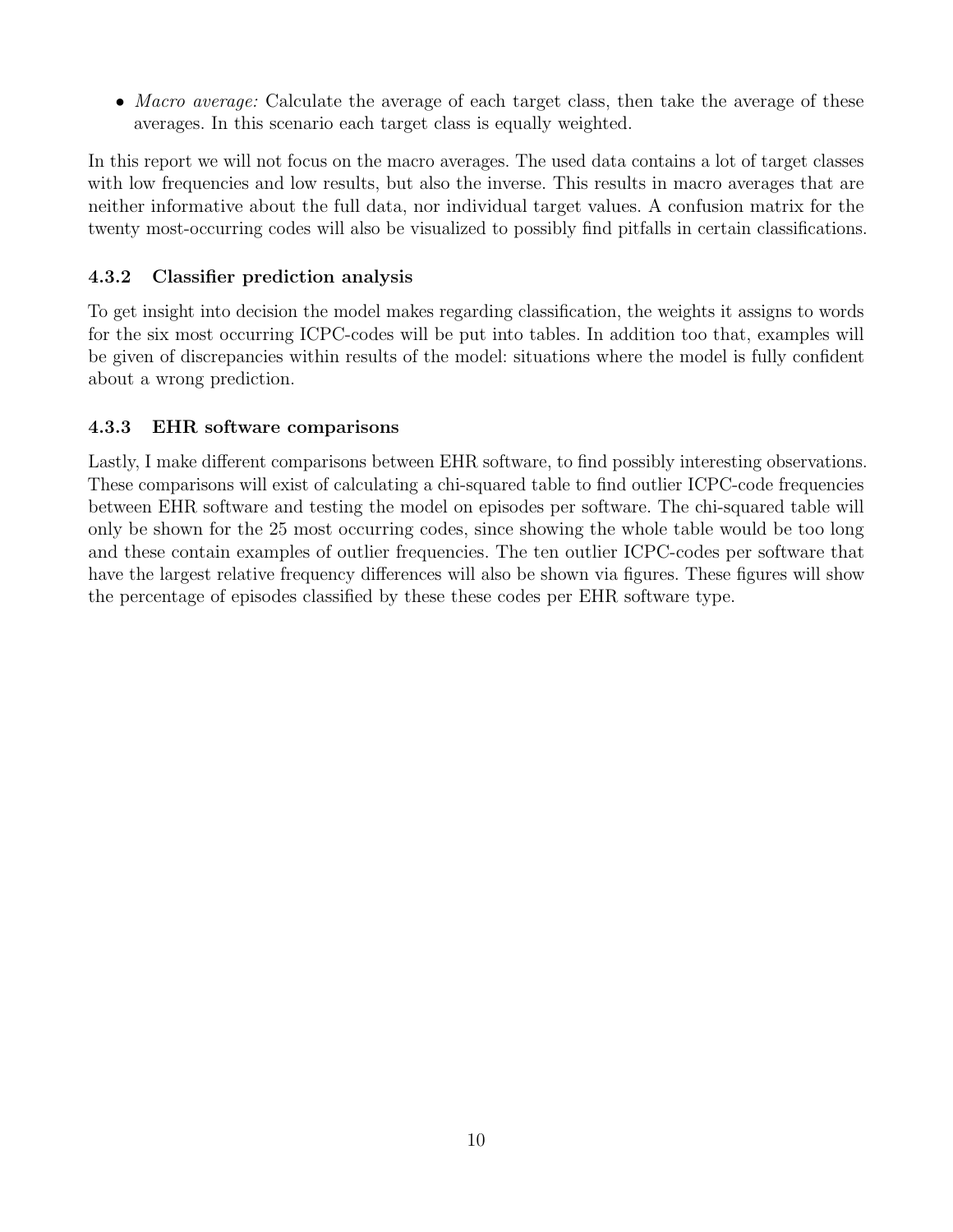# <span id="page-13-0"></span>5 Results

## <span id="page-13-1"></span>5.1 Anonymizing descriptions

Before the results of the experiments could be generated, first the filter used to anonymize the descriptions was executed. This filter replaced the information found by general strings. The filter found the following private information and replaced each with:

| <b>Type</b>          | Amount found | Replaced with    |
|----------------------|--------------|------------------|
| Names                | 319          | [Naam]           |
| <i>Phone-numbers</i> | 2.179        | [telefoonnummer] |
| $Email-addresses$    |              | email            |

## <span id="page-13-2"></span>5.2 Classifier performance evaluation

The experiments performed in this section are used to grasp the general performance of the used model.

### <span id="page-13-3"></span>5.2.1 Classification Quality – Averages

After a trained model was applied to a labelled test set a report was generated regarding the classification results. Such a classification report consist of a list of every possible target-value, which is every ICPC-code present in the test set. Each of these codes are then followed by their f1-score, precision, recall and support. The report is ended with a summary of the macro and weighted average of all classes for the before mentioned metrics, together with the accuracy of the model. In table [5](#page-13-4) the weighted averages are shown for different ratio's of train and test sets. in these experiments the training and test splits have been obtained using clustered sampling, where clusters are based on locations. This means that when splitting the data into train and test set, episodes for a certain location would either be all put in the train or all in the test set.

<span id="page-13-4"></span>

| Train:Test | F1-score | Precision | Recall | Support   |
|------------|----------|-----------|--------|-----------|
| 10:90      | 0.659    | 0.738     | 0.652  | 1,734,787 |
| 25.75      | 0.659    | 0.744     | 0.649  | 1,445,656 |
| 50:50      | 0.660    | 0.743     | 0.651  | 963,771   |
| 80:20      | 0.659    | 0.746     | 0.647  | 385,509   |

Table 5: Weighted average metrics with different Train:Test ratio's.

As can be derived from the results, expanding the training set does not seem to influence the results of the model too much. With a larger training set the precision increases by a bit and the recall gets lowered by a small amount. This could be because the more frequent ICPC-codes become more prominent in larger sets, which makes the model assign them more than less frequent codes.

Since the clustered-sampling used with the previous show examples could result in train and test sets where certain ICPC-codes only occur in one of them, another way of sampling has been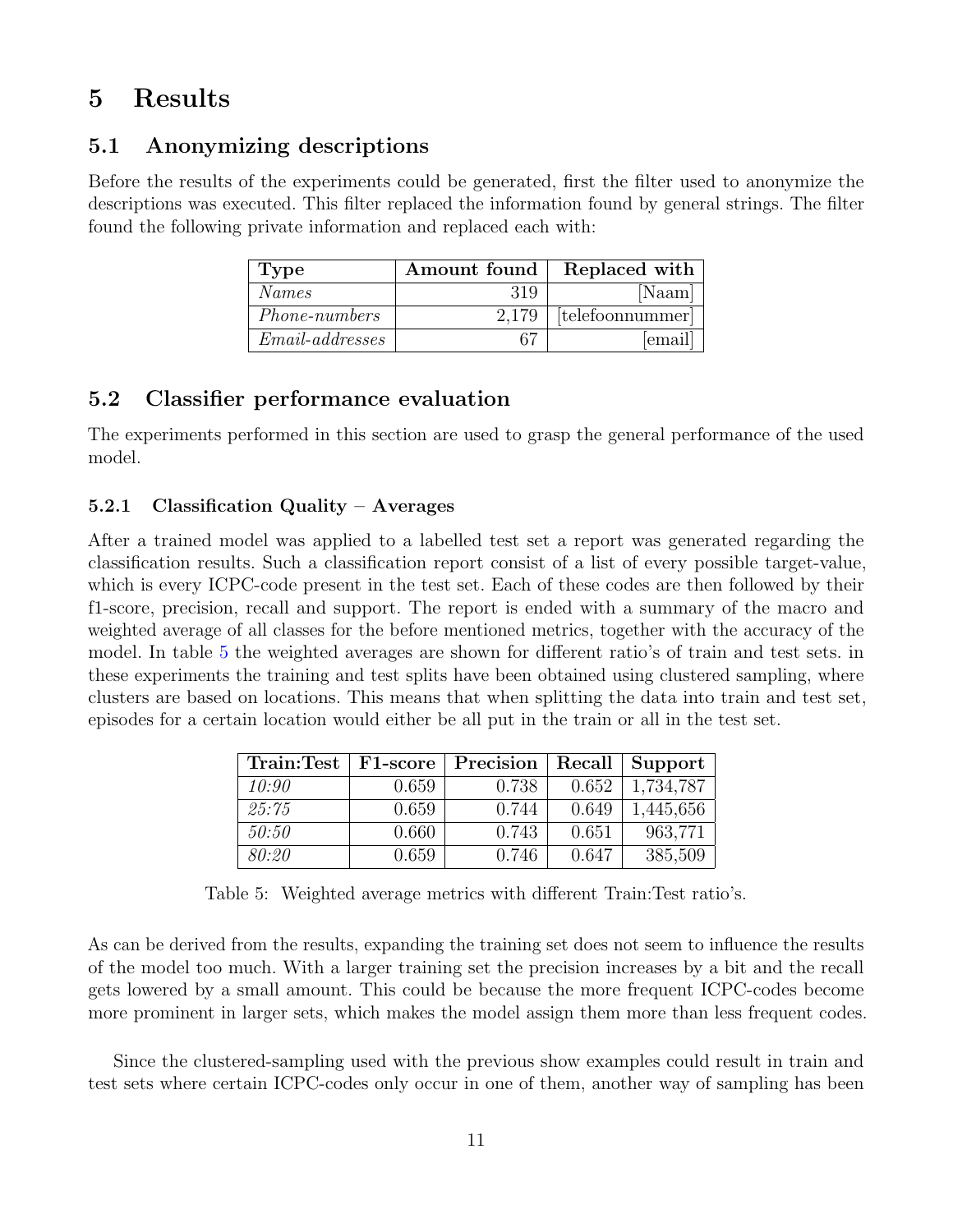<span id="page-14-2"></span>

| <b>ICPC</b> | F1-score | Precision | Recall | Support |
|-------------|----------|-----------|--------|---------|
| A97         | 0.20     | 0.11      | 0.94   | 12022   |
| <i>K86</i>  | 0.92     | 0.89      | 0.97   | 8520    |
| <i>S87</i>  | 0.86     | 0.78      | 0.93   | 8346    |
| <i>R96</i>  | 0.91     | 0.92      | 0.90   | 6655    |
| R74         | 0.89     | 0.89      | 0.89   | 6377    |
| R05         | 0.95     | 0.95      | 0.95   | 6006    |
| A04         | 0.90     | 0.92      | 0.88   | 4568    |
| <i>T90</i>  | 0.94     | 0.99      | 0.89   | 4336    |
| U71         | 0.95     | 0.96      | 0.95   | 4135    |
| T93         | 0.91     | 0.98      | 0.85   | 4079    |
| L99         | 0.69     | 0.80      | 0.61   | 4016    |
| L17         | 0.72     | 0.69      | 0.76   | 3744    |
| <i>S74</i>  | 0.87     | 0.92      | 0.82   | 3743    |
| L04         | 0.78     | 0.92      | 0.82   | 3743    |
| <i>S99</i>  | 0.76     | 0.84      | 0.69   | 3465    |

Table 7: Classification report of the fifteen most occurring codes using 80:20 train:test split with stratified ICPC-code sampling.

<span id="page-14-1"></span>tested. In the table from figure [6](#page-14-1) training and testing the model using stratified sampling is shown compared to the clustered-sampling. Both experiments had a train:test ratio of 80:20.

| Sampling                    |       | F1-score   Precision   Recall   Support |       |         |
|-----------------------------|-------|-----------------------------------------|-------|---------|
| Clustered by location       | 0.659 | 0.746                                   | 0.647 | 385,509 |
| <i>Stratisfied by codes</i> | 0.661 | 0.745                                   | 0.650 | 385,508 |

Table 6: Weighted average metrics with clustered and stratified sampling.

Although the precision and recall differ slightly between the two sampling techniques, these differences are very small These results do no seem to indicate a significant difference in performance.

#### <span id="page-14-0"></span>5.2.2 Classification Quality – Most frequent codes

Table [7](#page-14-2) contains a section of the classification report for the 15 most occurring codes in the test-set with a 80:20 train: test-split bases on stratified ICPC-code sampling.

Most scores seen in this table are very high, which is likely due to the classifier having a lot of descriptions for these higly frequent codes to train on. A interesting observation from this table was code A97. It has one of the highest recalls in this list, but the lowest precision. The code  $A97$  has the definition "Geen ziekte" or translated "No sickness", which is a very broad definition. A code with a broad meaning works well with the low precision, since that means it is assigned in a lot of cases were it was not that code. A code like R96 which means "Astma" or translated "Asthma" has a high precision, this could be because the words in indicating this code are not often used in descriptions of other codes. This trend will be discussed further in section [5.3.1,](#page-16-0) where the words are shown that indicate the ICPC-codes  $A97$  and  $R96$  among four other highly frequent codes.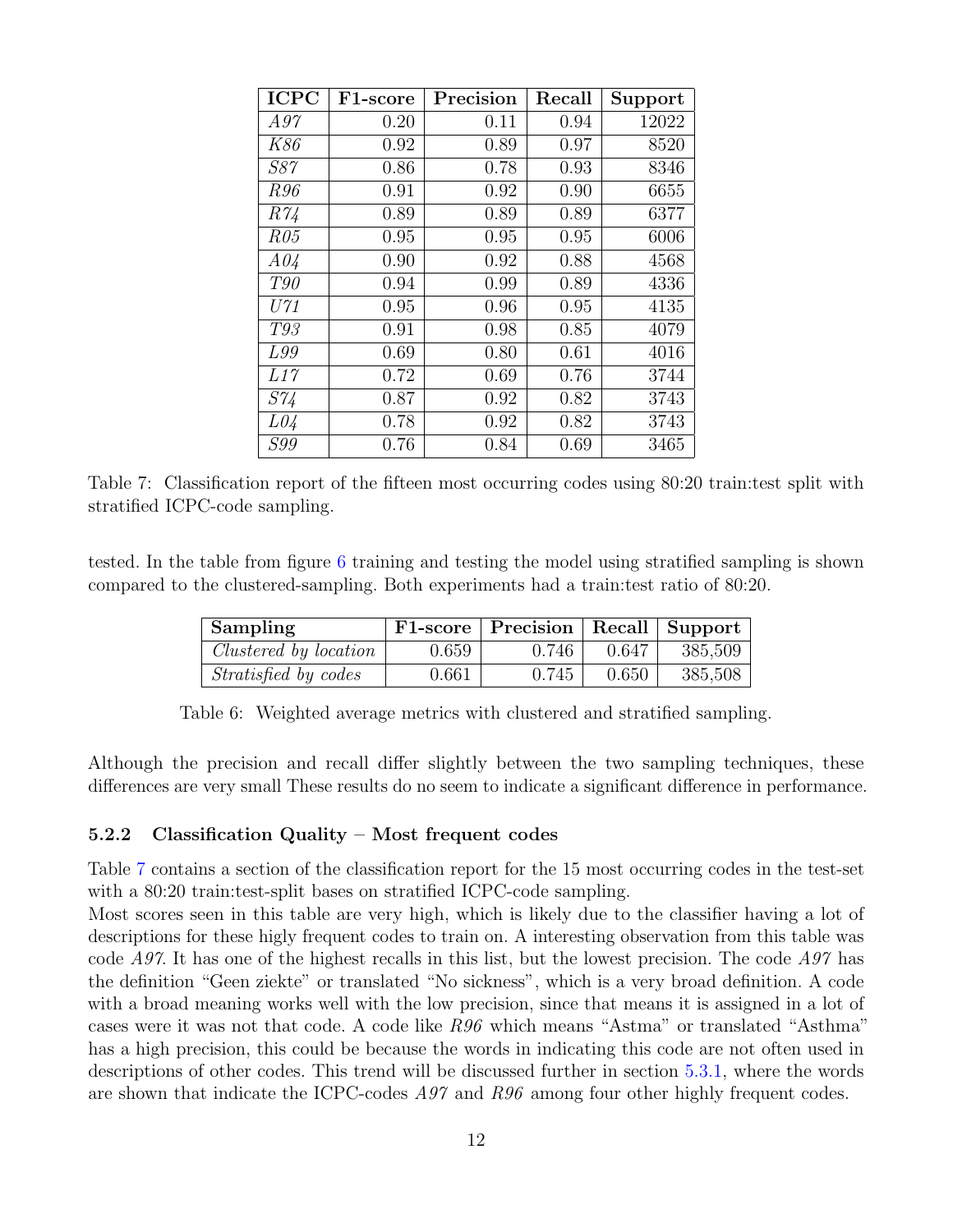#### <span id="page-15-0"></span>5.2.3 Confusion Matrix

As with the classification report, after the model is ran on a train and a test set it can generate a confusion matrix. This matrix is a two dimensional array of the shape  $(N, N)$ , where  $N =$  the amount of unique ICPC-codes in the test set. In figure [8](#page-15-2) a confusion matrix is shown for the twenty most occurring codes in a test set. The train and the test set for this model were split into 80% and 20% respectively. The codes shown on the y-axis are the target-values, the codes shown on the x-axis are the values predicted as the classification.

<span id="page-15-2"></span>

|                 | A04            | A97      | <b>F91</b> | H81   | K86   | L04          | <b>L17</b> | L81            | <b>L98</b>     | L99          | <b>R05</b> | <b>R74</b>     | <b>R96</b>  | <b>S74</b> | <b>S87</b>   | <b>S99</b> | <b>T90</b>   | <b>T91</b>     | <b>T93</b> | U71   |
|-----------------|----------------|----------|------------|-------|-------|--------------|------------|----------------|----------------|--------------|------------|----------------|-------------|------------|--------------|------------|--------------|----------------|------------|-------|
| A04             | 4,043          | 326      |            | 0     |       | 3            |            |                |                | 0            |            |                |             |            | <sup>0</sup> | O          |              |                |            |       |
| A97             |                | 5 11,418 |            | 0     | 14    | 1            | 4          |                |                | 0            |            |                | 2           |            | 0            | 0          | 3            | 9              | 5          |       |
| <b>F91</b>      |                | 561      | 2,448      | O     |       | 0            | O          | 0              |                | $\Omega$     | $\Omega$   | O              | O           | o          | 0            | O          | $\mathbf{0}$ | 0              | $\Omega$   |       |
| <b>H81</b>      | 0              | 68       | 0          | 3,190 |       |              |            | O              | O              | 0            | O          |                |             | O          | 0            | O          | O            | 0              |            |       |
| <b>K86</b>      | 0              | 121      |            | 0     | 8,258 |              |            |                | 0              | $\Omega$     |            |                |             | 0          | 0            | 0          |              | 0              | ь          |       |
| L04             | 6              | 519      | 0          | 0     |       | 2,744<br>ا 2 |            | 20             | 0              | 22           | 5          |                | 0           | 0          | O            | 0          | O            | 0              | n          |       |
| L <sub>17</sub> | 1              | 515      |            | 0     | 0     | 0            | 2,874      | 93             | 19             | 36           | 0          |                | 0           | 8          | 4            | 0          | n            | O              |            |       |
| L81             | 0              | 362      |            | 0     | 0     | 65           | 198        | 1,839          | 0              | 17           |            |                | 0           |            | $\Omega$     | n          |              |                |            |       |
| <b>L98</b>      | 0              | 664      |            | o     | 0     | 0            | 105        | $\overline{2}$ | 2,375          | 16           |            |                |             | O          | O            | n          | n            |                |            |       |
| L99             | 1              | 1056     |            | 0     | 0     | 7            | 64         | 48             | 3 <sup>1</sup> | 2,395        |            |                |             | 0          | 0            | 0          | n            |                |            |       |
| <b>R05</b>      | 4              | 108      |            | O     | 0     | 5            | 0          | $\Omega$       | 0              | $\mathbf{0}$ | 5,699      | 64             | 36          | n          | $\Omega$     | n          |              | n              |            |       |
| <b>R74</b>      | $\overline{2}$ | 328      | 0          |       |       | o            | O          |                | 0              | 0            | 59         | 5,654          | 39          |            | O            |            |              |                |            |       |
| <b>R96</b>      | 0              | 379      |            | 0     |       |              | 0          |                | 0              | 0            | 40         | 87             | 5,954       |            |              | n          |              | n              |            |       |
| <b>S74</b>      | 0              | 392      |            | 0     |       | 1<br>0       | 22         | 0              | 0              | 0            | 0          | 0              | $\mathbf 0$ | 3,168      | 61           |            |              | n              |            |       |
| <b>S87</b>      | 0              | 233      |            | n     | 0     | 0            |            | n              | 0              | 0            | 0          | $\overline{2}$ |             | 29         | 7,819        | 21         |              | O              |            |       |
| <b>S99</b>      | 0              | 678      |            | 0     | 0     | 2            |            |                | 0              | 0            | $\Omega$   | 0              | 0           | 3          | 9            | 2,308      |              |                |            |       |
| <b>T90</b>      | 1              | 412      |            | O     |       | 9<br>0       |            | O              | O              | o            | O          | O              | O           | $\Omega$   | $\Omega$     | 0          | 3,866        |                |            |       |
| <b>T91</b>      | 6              | 296      |            | 0     |       | 0<br>0       | n          | 0              | 0              | 0            | n          |                | 0           | 0          | 0            | 0          | 0            | 2,868          |            |       |
| <b>T93</b>      | 0              | 547      |            | O     |       | 8<br>0       |            |                | Ω              | 0            |            |                |             | 0          | 0            | 0          |              | $\overline{0}$ | 3,472      |       |
| U71             |                | 115      |            | n     |       | o<br>0       |            |                | Ω              |              |            |                |             |            | O            | n          | O            |                | O          | 3,906 |

Table 8: Confusion matrix of predictions for the twenty most occurring codes.

The first exceptional code here is A97. As discussed when looking at table [7,](#page-14-2) this code was assigned in a lot of predictions where it was not the target-value. This is visualized in the confusion matrix from table [8,](#page-15-2) with the whole column of A97 having relatively high values. Another observation would be that codes with the same chapter-letter also seem to get confused in a significant way. A reason for this would be the fact that chapters define certain medical information, such as a location in the body. This could result in overlapping words between codes with similar chapters. One outstanding code in these situations however is  $L17$  meaning "Voet/teen symptomen/klachten" or translated "Feet/toe symptoms/complaints". One reason for its prominence in the confusing matrix could be because the meaning contains the words *symptoms/complaints*. These are very general words, which could more easily cause confusion to the model during classification. Another reason can be found by looking at the definition of  $L81$ , the code that  $L17$  is most often wrongly assigned to in the confusion matrix. L81 has the definition of: "Ander letsel bewegingsapparaat" or in english "Other injury musculoskeletal system". Part of the injuries that fall under this category might be located at feet/toes, which could lead to confusion while classifying descriptions describing such injuries.

#### <span id="page-15-1"></span>5.3 Classifier prediction analysis

After charting some positive and negative properties of the performance of a trained model, it was important to better understand classification decisions made by the model. In this section this aspect is explored in two parts: word-weights of classes and discrepancies between predictions and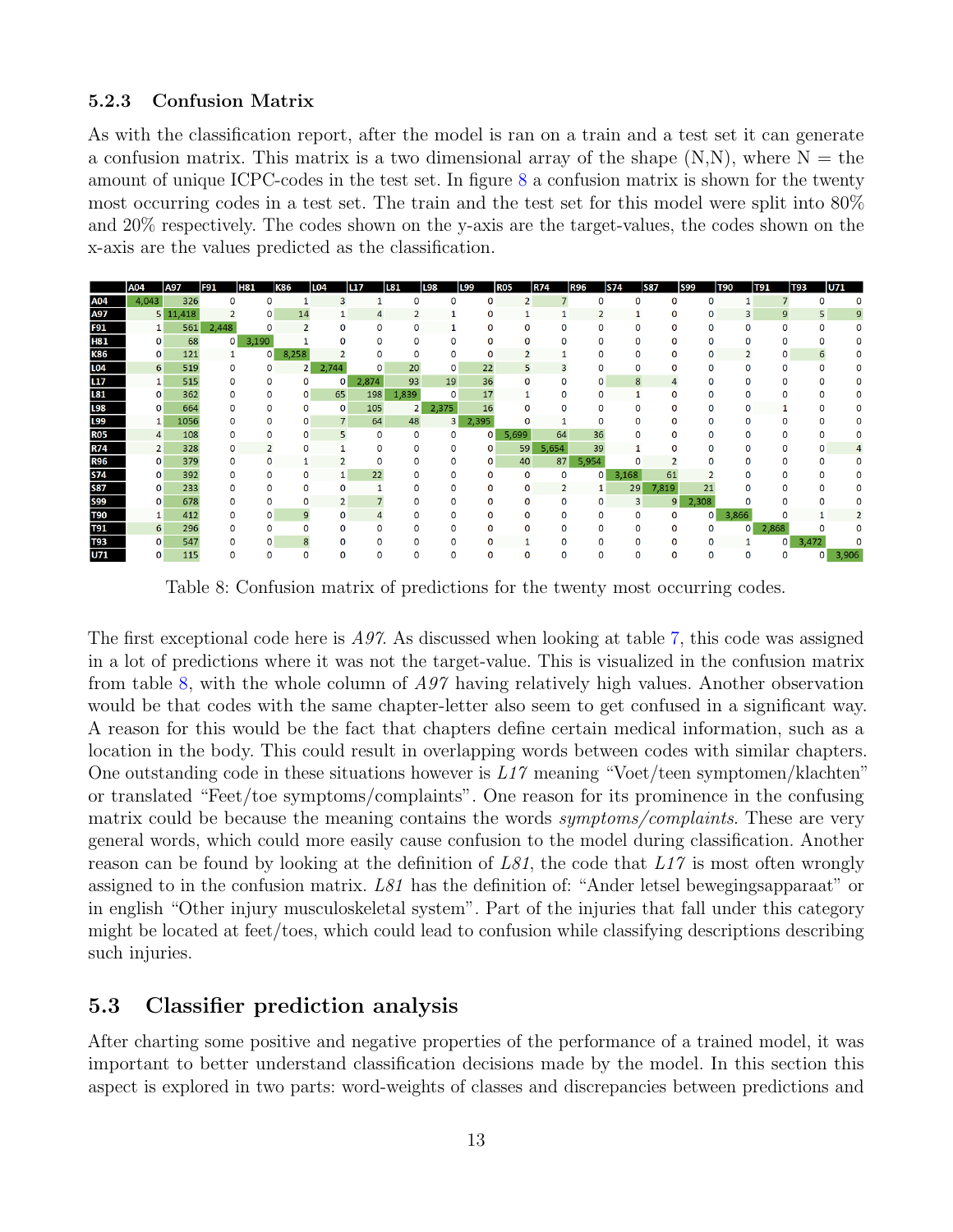targets. For these experiments the model has been trained on 80% of the data set. In [5.3.2](#page-17-0) has the model has also been tested on the remaining 20%.

#### <span id="page-16-0"></span>5.3.1 Class word-weights

In order to decide which ICPC-code to predict, the model could assign and update weights to certain words. In this research the model was allowed to assign weights to 1000 unique words it encountered. Each of these words were assigned a weight for each unique ICPC-code in the training set, indicating if a specific word was (un)likely to fit with a specific ICPC-code. In table [9](#page-16-1) the six most occurring ICPC-codes are shown with a maximum of ten words that are most likely to indicate that code.

<span id="page-16-1"></span>

| A97 - Geen ziekte        |                  | K86 - Essentiële hypertensie    |                 | S87 - Constitutioneel eczeem |                            |
|--------------------------|------------------|---------------------------------|-----------------|------------------------------|----------------------------|
|                          |                  | zonder orgaanbeschadiging       |                 |                              |                            |
| Word                     | Weight           | Word                            | Weight          | Word                         | Weight                     |
| geen                     | 33               | hypertensie                     | 272             | eczeem                       | 279                        |
| $\overline{bvo}$         | 25               | block                           | 23              | constitutioneel              | $\overline{3}$             |
| preventief               | 24               | hypertens                       | 17              | atopisch                     | $\overline{2}$             |
| n v z b                  | 23               | ht                              | $\overline{15}$ | dermatitis                   | $\mathbf 1$                |
| niet                     | 22               | hoge                            | 12              | $k$ at                       | 1                          |
| dossier                  | 19               | $\overline{b}\overline{esch}ad$ | 10              | laesie                       | 1                          |
| $\emph{vaccinatie}$      | 19               | org                             | 9               | last                         | $\mathbf 1$                |
| contact                  | 19               | verho ogde                      | 8               | huisstofmijt                 | $\mathbf{1}$               |
| preventief               | 17               | rr                              | $\overline{7}$  | heeft                        | $\overline{1}$             |
| archief                  | $\overline{16}$  | cvrp                            | $\overline{5}$  |                              |                            |
|                          |                  |                                 |                 |                              |                            |
| R96 - Astma              |                  | R74<br>Acute                    | infectie        | R05 - Hoesten                |                            |
|                          |                  | bovenste luchtwegen             |                 |                              |                            |
| $\overline{\text{Word}}$ | Weight           | Word                            | Weight          | Word                         | $\overline{\text{Weight}}$ |
| astma                    | 191              | blwi                            | 181             | hoesten                      | 228                        |
| hyperreactiviteit        | $\overline{103}$ | $\overline{verkouden}$          | $\overline{97}$ | hoest                        | 50                         |
| $\overline{b}$           | 51               | $\overline{lw}$                 | 93              | kriebelhoest                 | 40                         |
| asthma                   | 48               | verkoudheid                     | 80              | st                           | 1                          |
| $a$ stmatische           | 30               | lucht weightetic                | 62              | thorax                       | $\mathbf{1}$               |
| bronchitis               | 7                | pharyngitis                     | 57              | 20                           | 1                          |
| $k$ at                   | $\overline{6}$   | bovenste                        | 55              | ziek                         | 1                          |
| reactie                  | $\overline{4}$   | infectie                        | $46\,$          | een                          | $\mathbf{1}$               |
| $\overline{luchtwegen}$  | $\overline{4}$   | keelontsteking                  | $39\,$          |                              |                            |
| status                   | $\overline{4}$   | infect                          | 33              |                              |                            |

Table 9: The six most occuring ICPC-codes with words that imply them as a prediction.

First, the list of important features for the code A97 in these tables stands out. The other five codes all contained at least one word with a weight above 150. This means there was at least one word for these codes that indicates that specific code very well. This was not the case for A97, it only has words with lower weights. In addition to that, most of its words are quite general words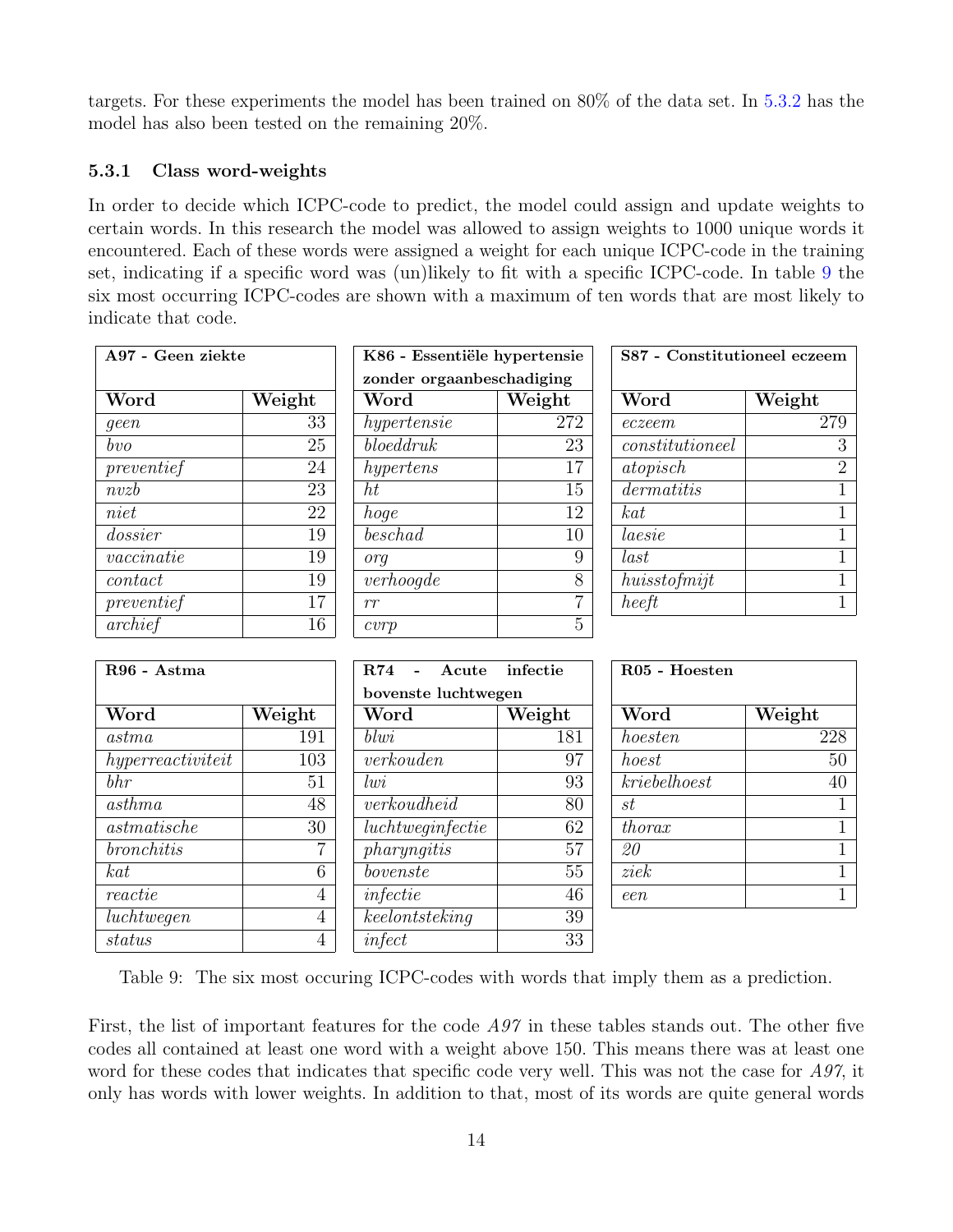like "geen" ('none'). Another observation is that the code S87 only has one word with a significant positive weight. Although the word with the second highest weight "consititutioneel" occurs in the meaning of S87, it does not strongly indicate this code with a weight of 3. This could indicate that this word is not often used in descriptions from episodes classified by this code. Lastly, these words show how within the descriptions certain abbreviations are common practice. Although maybe not immediately clear to outsiders, these abbreviations such as "bhr" (meaning "bronchiale hyperreactiviteit" or "bronchial hyperreactivity") are better known within medical circles.

#### <span id="page-17-0"></span>5.3.2 Discrepancies

Due to the fact that the model we used was a probabilistic classifier, it was possible to check how certain the model was with specific predictions. In the table [10](#page-17-1) there are listed twenty predictions that are different than their target values. These twenty predictions were randomly sampled from a list of predictions of which the model was entirely sure about its classification. The predictions are supplemented with the additional information to give context to the incorrect classification. The table contains the original ICPC with its definition (labelled "Target") and the predicted ICPC with its definition (labelled "Predicted"). In addition the original description is also provided (labelled "classifier input"').

<span id="page-17-1"></span>

| <b>ICPC</b>               |                         | Description                       |                                             |                                   |  |  |
|---------------------------|-------------------------|-----------------------------------|---------------------------------------------|-----------------------------------|--|--|
| Predicted                 | Target                  | Predicted                         | Target                                      | Classifier input                  |  |  |
| L15                       | L91                     | Knie symptomen/klachten           | Andere artrose/verwante aan-                | Artrose binnenmeniscus linker     |  |  |
|                           |                         |                                   | doening(en)                                 | knie                              |  |  |
| P15                       | P <sub>16</sub>         | Chronisch alcoholmisbruik*        | alcohol<br>Acuut<br>mis-                    | alcohol abuses                    |  |  |
|                           |                         |                                   | bruik/intoxicatie                           |                                   |  |  |
| L16                       | L77                     | Enkel symptomen/klachten          | Verstuiking/distorsie enkel                 | inversie trauma enkel             |  |  |
| <b>S88</b>                | S <sub>06</sub>         | Contact<br>eczeem/ander           | Lokale<br>roodheid/erytheem                 | Dermatitis/eczeem                 |  |  |
|                           |                         | $eczeem*$                         | huid                                        |                                   |  |  |
| X72                       | X15                     | Candidiasis urogenitale vrouw     | Andere<br>symptomen/klachten                | wrsl Candida vulvovaginitis       |  |  |
|                           |                         |                                   | vagina                                      |                                   |  |  |
| A12                       | S88                     | Allergie/allergische reactie*     | $\overline{\text{Context}}$<br>eczeem/ander | zonne allergie                    |  |  |
|                           |                         |                                   | $eczeem*$                                   |                                   |  |  |
| S <sub>03</sub>           | $\overline{\text{Y76}}$ | Wratten                           | Condylomata acuminata man                   | genitale wrat                     |  |  |
| U <sub>02</sub>           | Y06                     | Frequente mictie/aandrang         | Symptomen/klachten prostaat                 | Mictie problemen                  |  |  |
| L <sub>09</sub>           | L92                     | Arm symptomen/klachten            | Schoudersyndroom/PHS                        | pijn li arm                       |  |  |
| L12                       | S <sub>04</sub>         | Hand/vinger<br>symp-              | Lokale zwelling/papel/knobbel               | lokale zwelling hand              |  |  |
|                           |                         | tomen/klachten                    | huid/subcutis                               |                                   |  |  |
| F13                       | F15                     | Afwijkend gevoel aan oog          | Afwijkend aspect oog                        | Oog                               |  |  |
| L <sub>03</sub>           | L <sub>02</sub>         | Lage-rugpijn zonder uitstraling   | Rug symptomen/klachten                      | Rugpijn                           |  |  |
|                           |                         | ex. L86                           |                                             |                                   |  |  |
| L11                       | L72                     | Pols symptomen/klachten           | Fractuur radius/ulna                        | st na pols $\#$ li                |  |  |
| N93                       | K76                     | Carpale tunnelsyndroom            | Andere/chronische ischemische               | $druk$ op borst $+$ verhoogd $CT$ |  |  |
|                           |                         |                                   | hartziekte*                                 | calcium: sec preventie            |  |  |
| $\overline{\mathrm{U}71}$ | U70                     | $Cystitis/urineweginfectie*$      | Acute pyelonephritis/pyelitis               | uwi                               |  |  |
| U <sub>02</sub>           | P12                     | Frequente mictie/aandrang         | Enuresis [ex. U04]                          | in broek plassen                  |  |  |
| X15                       | X84                     | Andere<br>symptomen/klachten      | Vaginitis/vulvitis nao*                     | vaginale infect                   |  |  |
|                           |                         | vagina                            |                                             |                                   |  |  |
| R81                       | R95                     | Pneumoni                          | Emfyseem/COPD                               | pneumonie bij exac COPD           |  |  |
| K99                       | L14                     | Andere<br>ziekte(n)<br>hartvaats- | Been/dijbeen<br>symp-                       | atypische<br>klachten<br>been:    |  |  |
|                           |                         | $telsel*$                         | tomen/klachten                              | veneuze insufficientie?           |  |  |
| L99                       | <b>H77</b>              | Andere ziekte $(n)$ bewegingsap-  | Perforatie trommelvlies<br>ex.              | tv perforatie                     |  |  |
|                           |                         | $paraat*$                         | H71]                                        |                                   |  |  |

Table 10: Twenty predictions were the model was confident and incorrect. The column "classifier input" is the episode descritpion that was used by the model to make the classification prediction.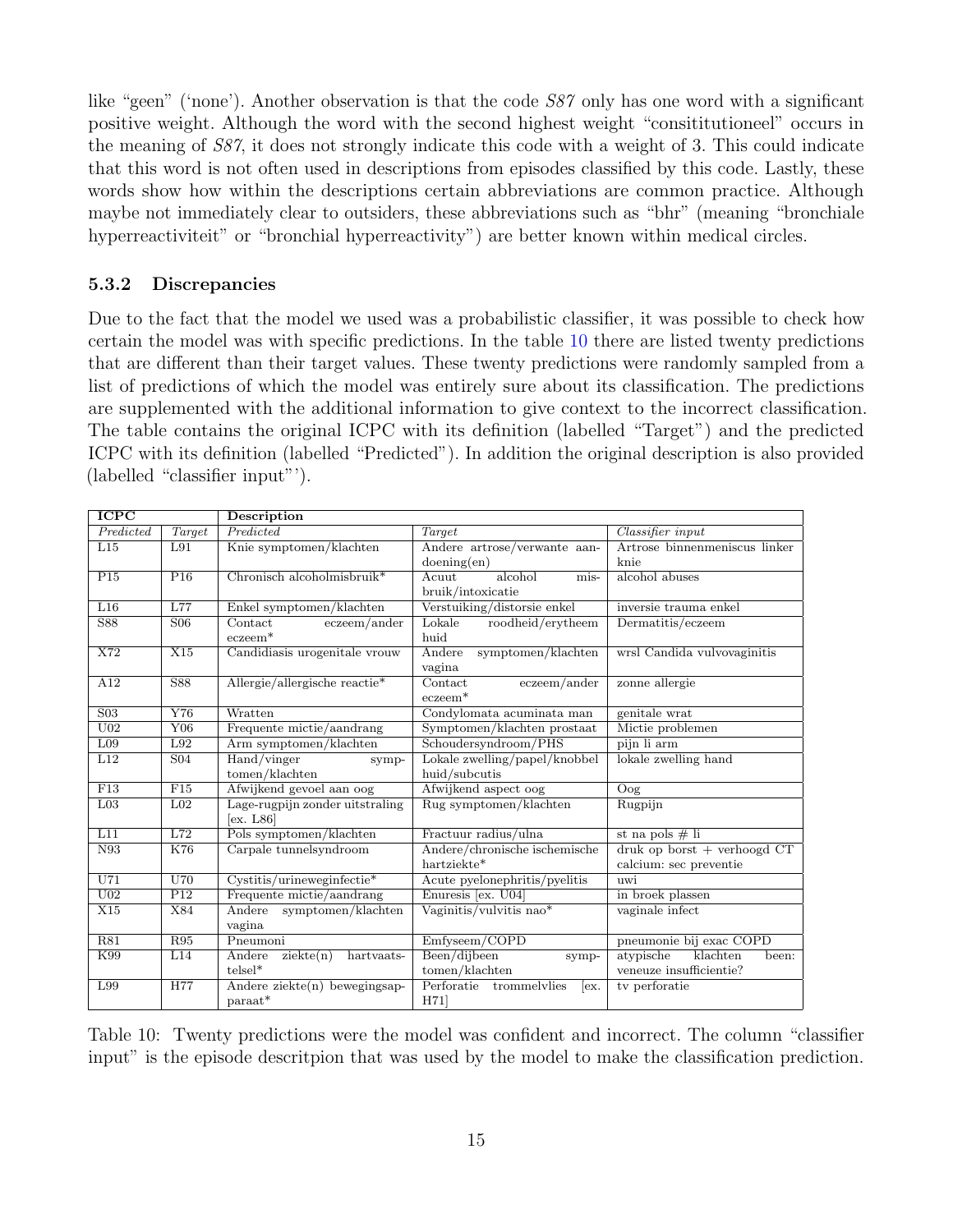Analysing the mistakes made by the classifier in these cases, it should be concluded that the model is flawed when descriptions are not clear enough. The following types of unclear descriptions seem to occur in these above mentioned examples, followed by examples from table [10:](#page-17-1)

- 1. The description is ambiguous, it could imply more than one classification. For example, "alcohol abuses" could indicate either P15 ("Chronisch alcoholmisbruik" or "Chronic alcohol abuse") and P16 ("Acuut alcohol misbruik/intoxicatie" or " Acute alcohol abuse/intoxication").
- 2. The description does not contain enough information, either being too brief or not containing medical information. For example, the description "Oog" only contains the word "eye", without specifying a certain condition, treatment, or symptom.
- 3. One or multiple words put the model on the wrong track. For example, the word "CT" in "druk op borst + verhoogd CT calcium: sec preventie" led the model to the code  $N93$  ("Carpale" tunnelsyndroom" or "carpal tunnel syndrome"), since "CT" could be an abbreviation for its definition.

## <span id="page-18-0"></span>5.4 EHR software comparisons

Although the classification model used within these methods only took an episodes description as a feature, the episodes did contain other additional information. One bit of information listed was the type of EHR software used by the general practitioner, the type of system used to enter the episode into a digital network. Since our data contained three different types of software, these were the ones analyzed. These three software are:

- Medicom
- Microhis
- Promedico-VDF

One important factor to keep in mind with the methods in this section, is the ratio of the different software types within the data. As shown in table [3,](#page-9-2) most episodes originate from the Medicom EHR software. This will also be taken into account when analyzing the results of the following experiments.

#### <span id="page-18-1"></span>5.4.1 Code Support

While exploring the data, it was discovered that the different EHR software did not all contain the same amount of unique ICPC-codes. We performed a chi-squared test to investigate the ratio of ICPC-codes in the different software. In figure [11](#page-19-0) a part of the chi-squared table is shown for the 25 most occurring codes. The values shown in the EHR software columns represent the difference (either positive or negative) between the expected and actual support of a code.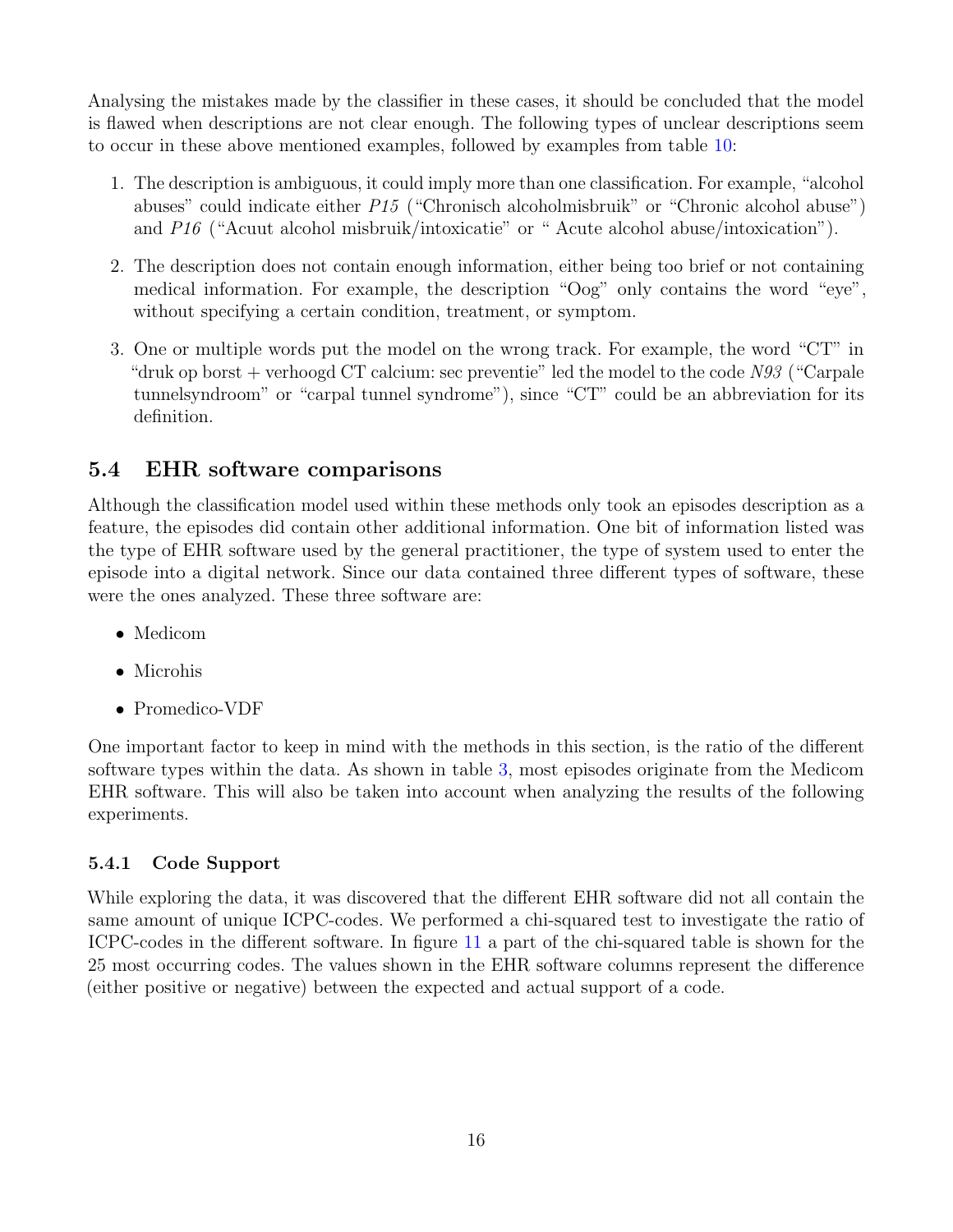<span id="page-19-0"></span>

| <b>ICPC</b>     | <b>Medicom</b> | <b>Microhis</b> | <b>Prom-VDF</b> | <b>Support</b> |
|-----------------|----------------|-----------------|-----------------|----------------|
| A97             | 1.8            | 0.8             | 198.6           | 51,157         |
| K86             | 1.1            | 9.0             | 21.1            | 40,331         |
| <b>S87</b>      | 5.7            | 55.2            | 88.9            | 40,009         |
| <b>R96</b>      | 0.1            | 10.4            | 6.5             | 30,769         |
| R74             | 1.9            | 65.6            | 1.2             | 29,833         |
| <b>RO5</b>      | 2.8            | 51.0            | 11.1            | 28,450         |
| A04             | 3.2            | 52.5            | 18.1            | 21,301         |
| <b>T90</b>      | 0.3            | 6.0             | 0.5             | 20,745         |
| U71             | 2.8            | 42.6            | 19.0            | 19,480         |
| L99             | 1.8            | 15.3            | 33.4            | 19,152         |
| <b>T93</b>      | 18.6           | 537.4           | 0.1             | 18,756         |
| L04             | 3.6            | 61.6            | 17.1            | 17,670         |
| L <sub>17</sub> | 1.0            | 23.4            | 1.3             | 17,486         |
| <b>S74</b>      | 0.9            | 12.8            | 5.8             | 16,601         |
| 599             | 0.6            | 0.2             | 66.1            | 16,549         |
| L81             | 0.6            | 2.0             | 22.7            | 16,458         |
| H81             | 0.6            | 24.9            | 2.0             | 15,901         |
| L98             | 0.2            | 0.9             | 30.8            | 15,743         |
| F91             | 2.2            | 9.4             | 70.2            | 15,673         |
| L <sub>15</sub> | 0.0            | 0.8             | 1.0             | 14,896         |
| <b>T91</b>      | 0.4            | 6.2             | 107.8           | 14,554         |
| L08             | 0.0            | 5.3             | 10.6            | 14,176         |
| A80             | 0.5            | 2.8             | 11.6            | 14,048         |
| 503             | 0.0            | 3.2             | 1.8             | 13,675         |
| L02             | 2.5            | 56.3            | 2.9             | 13,329         |

Table 11: Part of the chi-squared table for the 25 most occurring codes.

Since there are 705 different ICPC-codes the chi-squared table is not the optimal way to view outlier ratios. However, it can already be seen that Microhis and Promedico-VDF seem to have more outstanding ratio's with certain codes. This is partly, because *Medicom* is the largest set of ICPC-codes. If there were 100 more of a certain code in the largest set, this would be less visible than if there were 100 more in one of the other sets. In the graphs from figure [2](#page-20-1) there are a total of 22 codes shown. Each of the colored bars shows the percentage of episodes with that respective EHR software, that have that specific ICPC-code. These codes have been selected by selecting the ten codes with the highest value in the chi-squared table per software. This resulted in 22 codes instead of 30, since some of them overlap software types.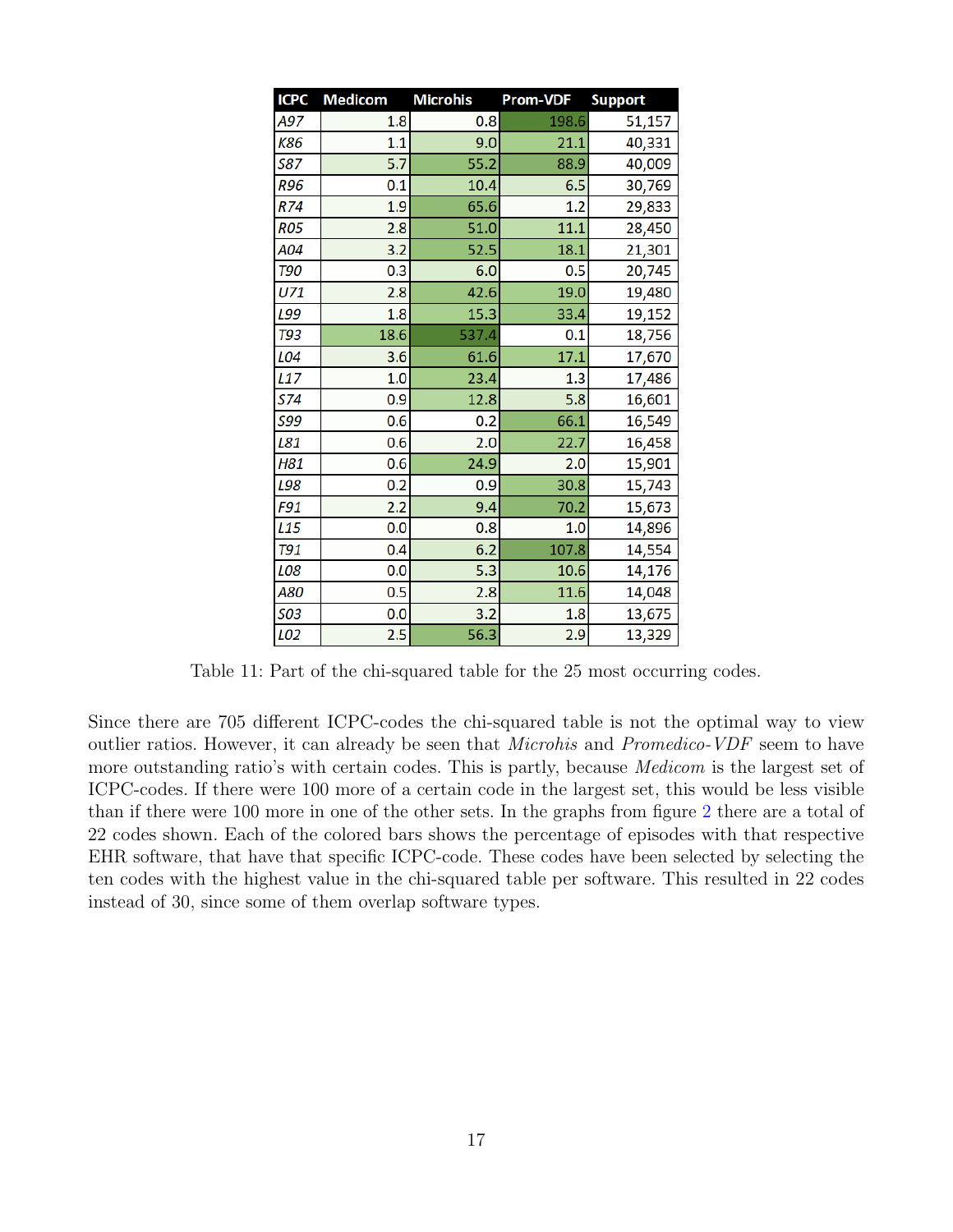<span id="page-20-1"></span>

Figure 2: Percentage of episodes with certain ICPC-codes

A few of the ICPC-codes to highlight are the following:

- -44: Meaning "Immunisatie/preventieve medicatie" or "Immunisation/preventive medication". This code seems to only be used within *Promedico-VDF*.
- R44: Meaning "Influenzavaccinatie" or "Influenza vaccination". This code gets used more within Microhis. This could be because vaccinations for influenza are given more often in locations using this software.
- A99: Meaning "Andere gegeneraliseerde/niet gespecificeerde ziekte(n)" or "Other generalised/not specified illness(es)". This code seems to be used a lot more within *Promedico-VDF*. Since within that EHR software the code  $A97$  is also used often, there could be a correlation between more general codes and that software.

#### <span id="page-20-0"></span>5.4.2 Classification Quality

To find if EHR software types could have an influence on the performance of the model, classification reports were generated in a different way. For his method the data was first split on software type, which where then all split in 80% training data and 20% testing data. For the training sets, all three software were combined to have one standard training set. The test sets were kept separated and were tested independently of each other. This resulted in three different classification reports, one for each type of software. The weighted average of metrics from these reports can be found in table [12.](#page-20-2)

<span id="page-20-2"></span>

|                      |       | F1-score   Precision   Recall |       | $\vert$ Accuracy |
|----------------------|-------|-------------------------------|-------|------------------|
| Medicom              | 0.658 | 0.736                         | 0.649 | 0.649            |
| Microhis             | 0.721 | 0.786                         | 0.716 | 0.716            |
| <i>Promedico-VDF</i> | 0.744 | 0.793                         | 0.754 | 0.754            |

Table 12: Weighted average results with 80:20 train/test-split per EHR software type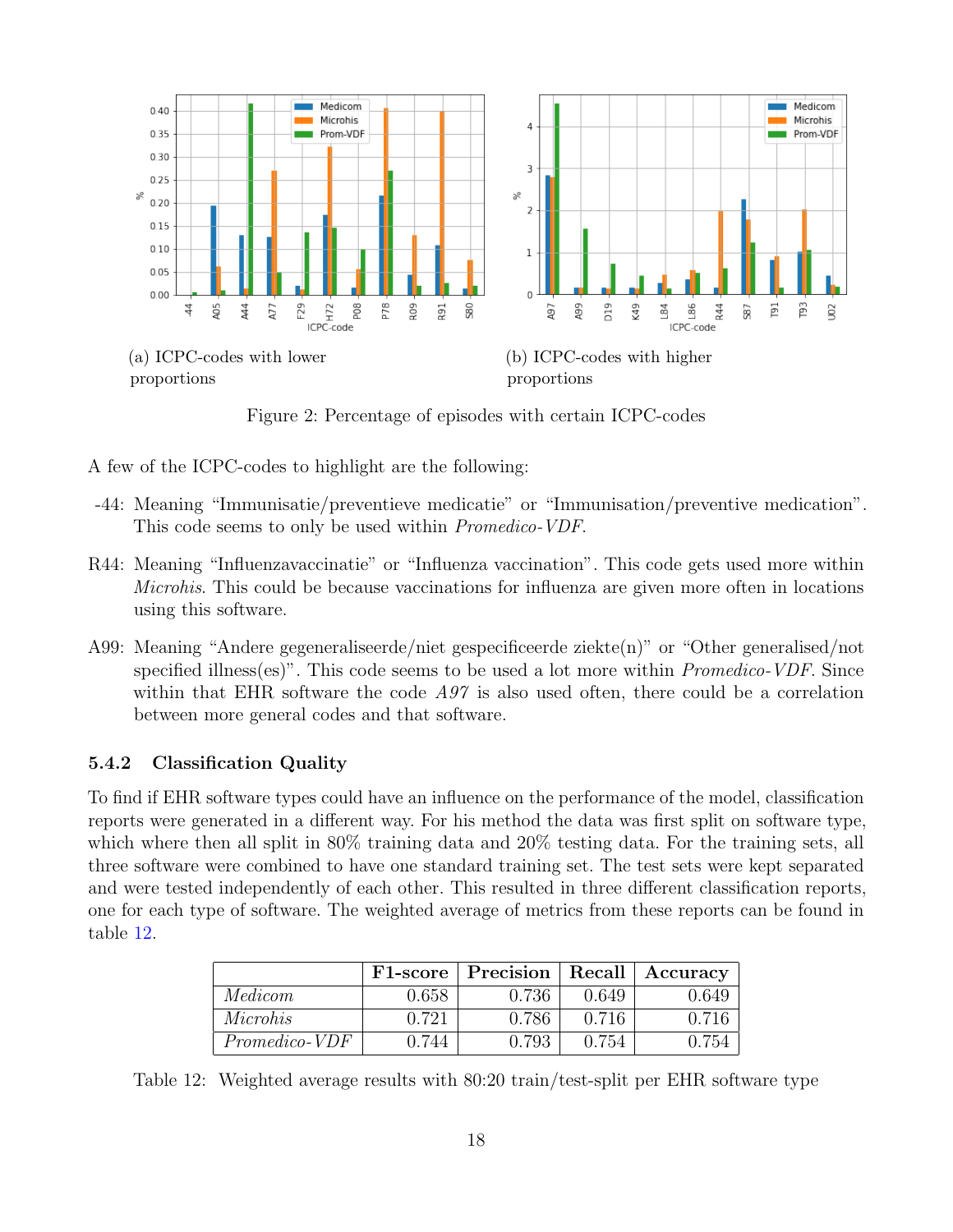As seen in the table there is a difference in performance between the different software predictions. Since Medicom has more unique ICPC-codes (table [3\)](#page-9-2). Therefore Medicom could have more codes in its test set that are less frequent with low prediction metrics. If we compare these classification results to those from testing different sampling techniques in table [6,](#page-14-1) we can see that the result for Medicom are very similar to those. This could be explained by the fact that Medicom makes up most of the episodes from the data as seen in table [3.](#page-9-2)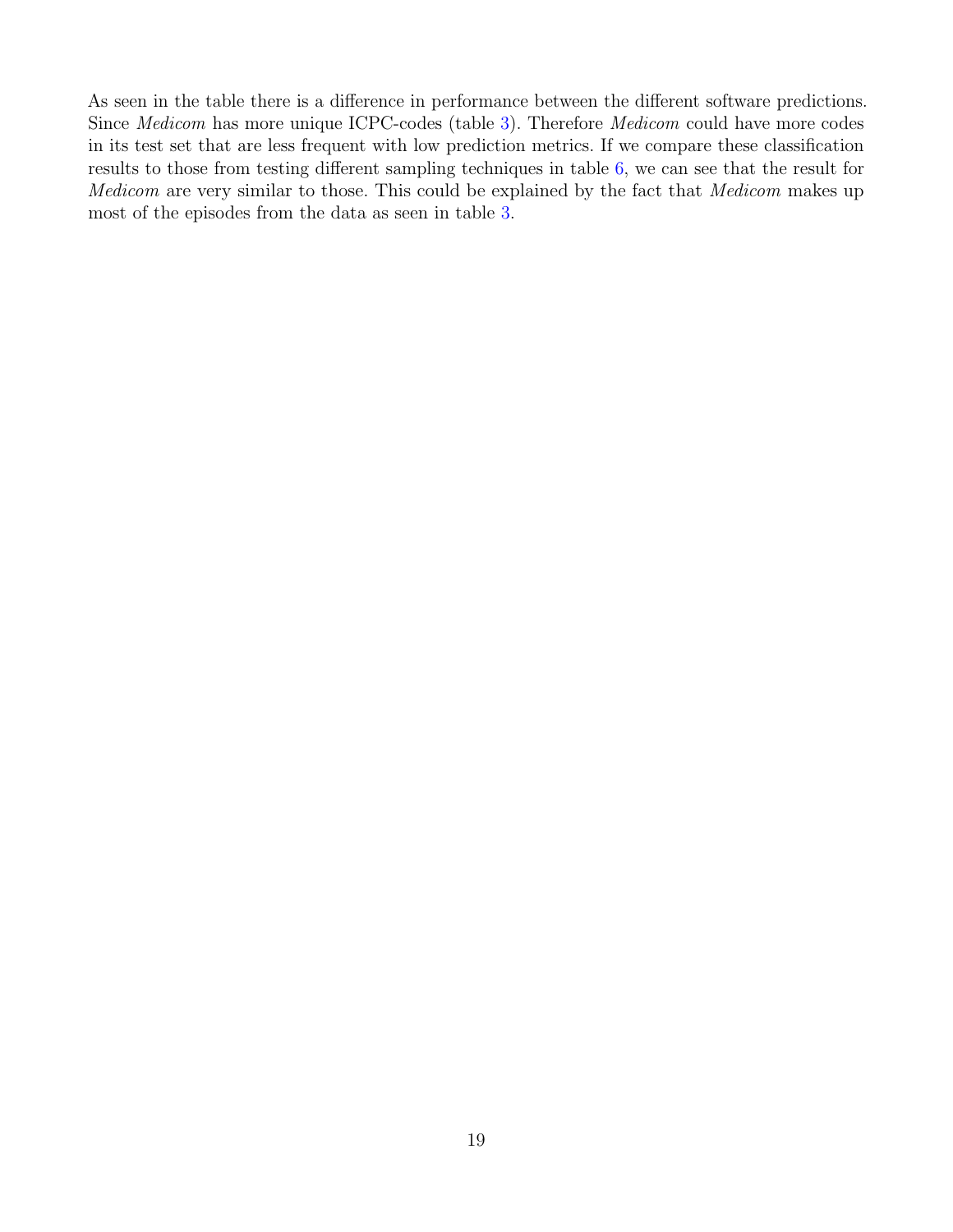# <span id="page-22-0"></span>6 Discussion

### <span id="page-22-1"></span>6.1 Methods

It is important to acknowledge that the methods used in this research were not the only ways to answer the questions. One of the important parts of most experiments was the classification model. This model consisted of a Support Vector Machine (SVM) with a Count Vectorizer. These SVM and Vectorizer used certain settings, for example the dictionary size of the Count Vectorizer was set to 1,000. Certain settings like this size were not tested extensively with multiple variants, which means there is still room for optimization in these settings as a larger dictionary size could possibly lead to better classification results. Aside from the settings, the type of classification model and the Count Vectorizer could be swapped out as well. As an example, the Vectorizer could be replaced by td-idf weights, which could exclude non-descriptive words that are used indecently of ICPC-classifications in episode describtions.

### <span id="page-22-2"></span>6.2 Results

What can be learned from the results in this research is that a large part of episodes contain descriptions that are informative about the ICPC-code assigned to it, but there are episodes where this is not the case. The limitations of this research are that we are not able to assign specific numbers to these statistics, because there are certain factors that were not taken into account. We can say that it is likely that almost 65% of records in the data have informative descriptions, since the classifier is able to predict a correct ICPC-code using the information within them. However, we can not predict such a number for non-informative descriptions, since the model might not understand information from certain descriptions. This could be either due to the lack of training data for certain ICPC-codes, or the amounts of words chosen for the model to understand.

## <span id="page-22-3"></span>6.3 Future Work

The original focus of this research was on exploring the data, then preparing a classification model and finding discrepancies between the models ICPC-code predictions for an episode and the actual codes. The idea was to use these discrepancies to find better suited ICPC-codes for episodes, but experiments proved unsuccessful in finding episodes where it was certain the model assigned a better ICPC-code. The results from table [10](#page-17-1) showed that the model created was not suited for finding better classifications. These were all predictions where the model was about a different ICPC-code, but none of the predictions could be proven to be better suited classifications. Thus without a metric to indicate potential episodes that could be classified better, it was decided to shift to analyzing the prediction process and results. If someone would want to research discrepancies to achieve a model that can ICPC-codes that better fit descriptions, they would need to find a metric that indicates this property.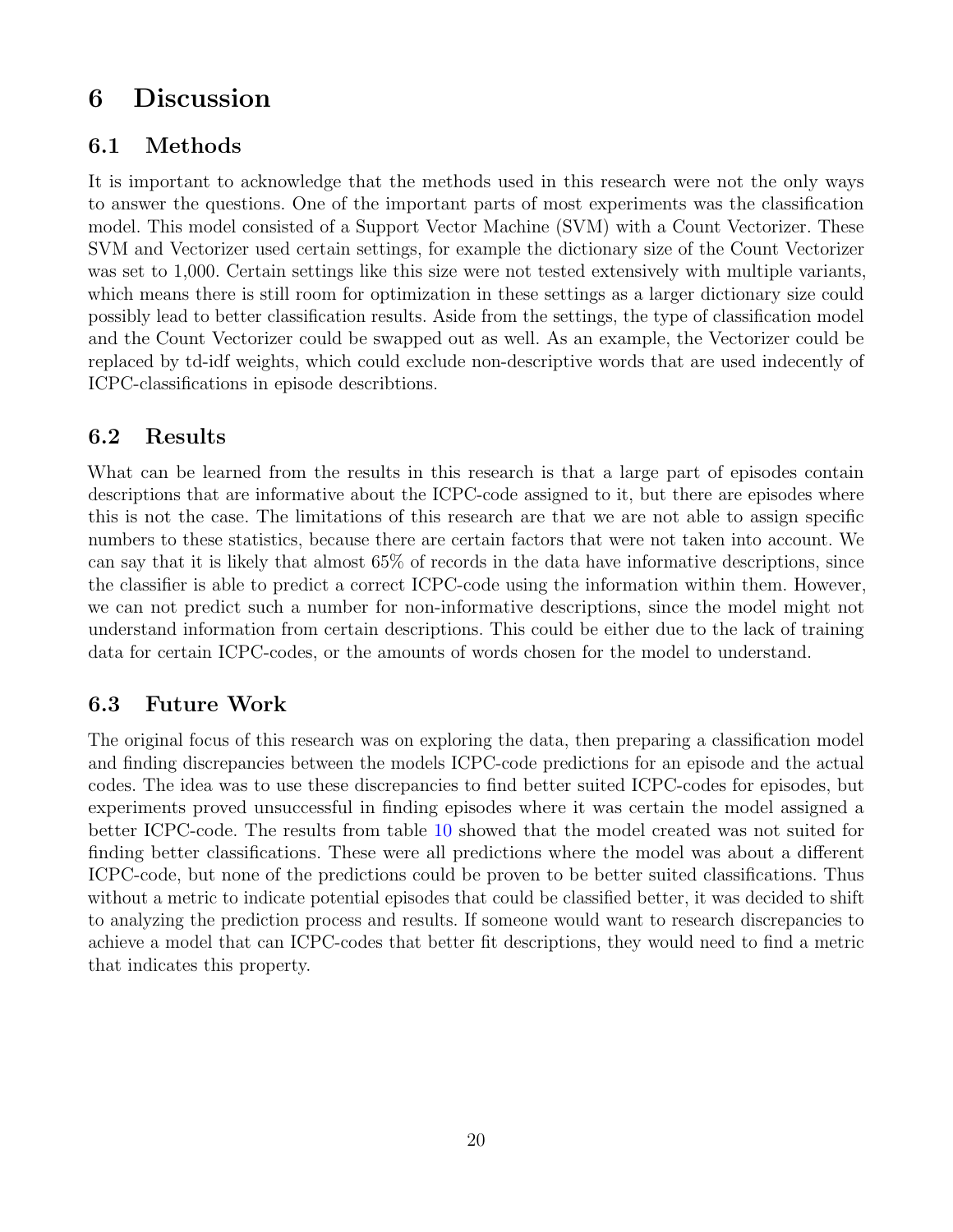# <span id="page-23-0"></span>7 Conclusion

How does a text-based classification model perform when classifying EHR episodes? The Support Vector Machine used in this research has an average accuracy of 0.65 for all codes from the data using the optimal settings from the ones tested. For most codes a higher frequency in the data resulted in it being classified more often. Increasing the size of the training set from the minimal size tested makes a minor impact on classification results.

How does classification quality differentiate between individual ICPC-codes in EHR episodes? Higher frequency in the data in general indicates better precision and recall, due to more training data being available. An exception being the code  $A97$ , which has the lowest classification performance of the top 15-most frequent codes (see table [7\)](#page-14-2). Codes with similar chapters are confused in classification more often than codes with different chapters (see figure [8\)](#page-15-2), a strong example being L17. The classification quality of an ICPC-code is also higher if in its description specific words are used that are not used for other codes. These words will often be directly related to the meaning of the code.

To what extent does EHR software differ in class frequency in episodes and their classifiability? Certain codes occurred in higher proportions within the three different software types compared to each other. In this research the least frequent EHR software *Promedico-VDF* was able to be classified correctly the best with an accuracy of 0.75. This was followed by the software *Microhis* with an accuracy of 0.72. Lastly there was *Medicom* with an accuracy of 0.65.